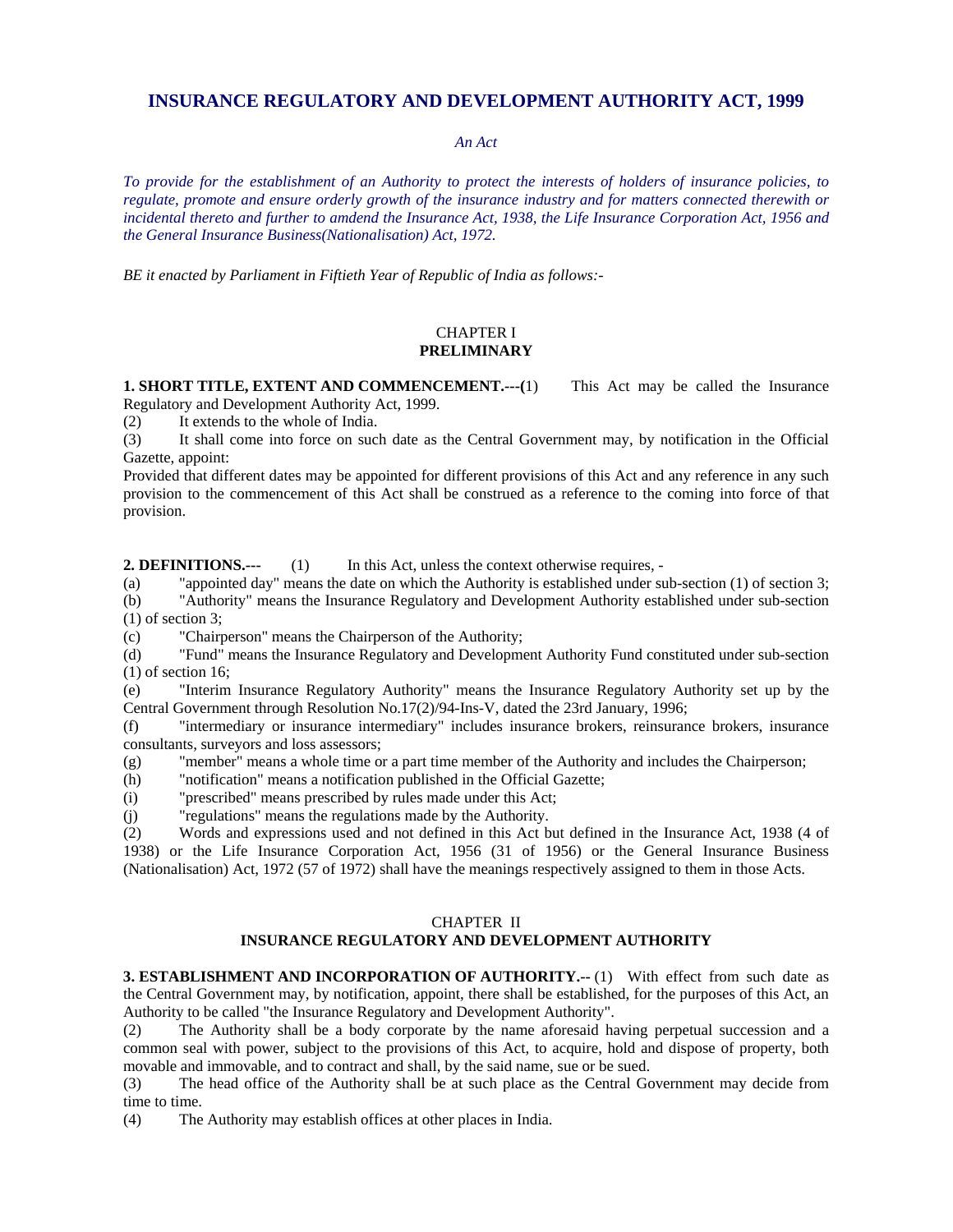**4. COMPOSITION OF AUTHORITY.---** The Authority shall consist of the following members, namely:-

- (a) a Chairperson;
- (b) not more than five whole-time members;
- (c) not more than four part-time members,

to be appointed by the Central Government from amongst persons of ability, integrity and standing who have knowledge or experience in life insurance, general insurance, actuarial science, finance, economics, law, accountancy, administration or any other discipline which would, in the opinion of the Central Government, be useful to the Authority:

Provided that the Central Government shall, while appointing the Chairperson and the whole-time members, ensure that at least one person each is a person having knowledge or experience in life insurance, general insurance or actuarial science, respectively.

**5. TENURE OF OFFICE OF CHAIRPERSON AND OTHER MEMBERS.**--(1) The Chairperson and every other whole-time member shall hold office for a term of five years from the date on which he enters upon his office and shall be eligible for reappointment:

Provided that no person shall hold office as a Chairperson after he has attained the age of sixty-five years:

Provided further that no person shall hold office as a whole-time member after he has attained the age of sixtytwo years.

(2) A part-time member shall hold office for a term not exceeding five years from the date on which he enters upon his office.

(3) Notwithstanding anything contained in sub-section (1) or sub-section (2), a member may -

 (a) relinquish his office by giving in writing to the Central Government notice of not less than three months; or

(b) be removed from his office in accordance with the provisions of section

**6. REMOVAL FROM OFFICE.---**(1) The Central Government may remove from office any member who-

- (a) is, or at any time has been, adjudged as an insolvent; or
- (b) has become physically or mentally incapable of acting as a member; or

 (c) has been convicted of any offence which, in the opinion of the Central Government, involves moral turpitude; or

 (d) has acquired such financial or other interest as is likely to affect prejudicially his functions as a member; or

 (e) has so abused his position as to render his continuation in office detrimental to the public interest.

(2) No such member shall be removed under clause (d) or clause (e) of sub-section (1) unless he has been given a reasonable opportunity of being heard in the matter.

**7. SALARY AND ALLOWANCES OF CHAIRPERSON AND MEMBERS.--**(1) The salary and allowances payable to, and other terms and conditions of service of, the members other than part-time members shall be such as may be prescribed.

(2) The part-time members shall receive such allowances as may be prescribed.

(3) The salary, allowances and other conditions of service of a member shall not be varied to his disadvantage after appointment.

**8. BAR ON FUTURE EMPLOYMENT OF MEMBERS.--** The Chairperson and the whole-time members shall not, for a period of two years from the date on which they cease to hold office as such, except with the previous approval of the Central Government, accept-

(a) any employment either under the Central Government or under any State Government; or

(b) any appointment in any company in the insurance sector.

**9. ADMINISTRATIVE POWERS OF CHAIRPERSON.** The Chairperson shall have the powers of general superintendence and direction in respect of all administrative matters of the Authority.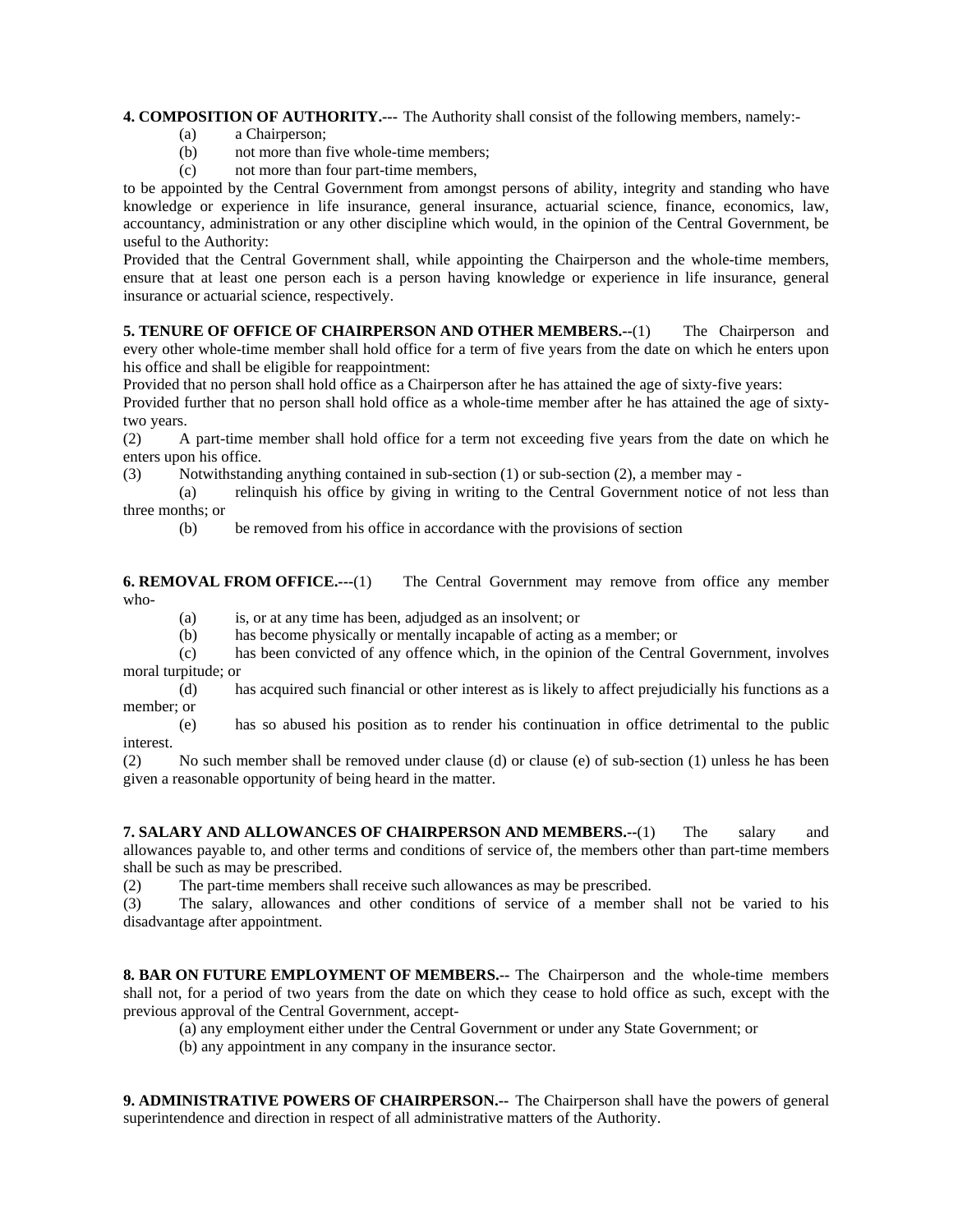**10. MEETINGS OF AUTHORITY.--**(1) The Authority shall meet at such times and places and shall observe such rules and procedures in regard to transaction of business at its meetings (including quorum at such meetings) as may be determined by the regulations.

(2) The Chairperson, or if for any reason he is unable to attend a meeting of the Authority, any other member chosen by the members present from amongst themselves at the meeting shall preside at the meeting.

(3) All questions which come up before any meeting of the Authority shall be decided by a majority of votes by the members present and voting, and in the event of an equality of votes, the Chairperson, or in his absence, the person presiding shall have a second or casting vote.

(4) The Authority may make regulations for the transaction of business at its meetings.

### **11. VACANCIES, ETC., NOT TO INVALIDATE PROCEEDINGS OF AUTHORITY.---**No act or proceeding of the Authority shall be invalid merely by reason of -

- (a) any vacancy in, or any defect in the constitution of, the Authority; or
- (b) any defect in the appointment of a person acting as a member of the Authority; or
- (c) any irregularity in the procedure of the Authority not affecting the merits of the case.

**12. OFFICERS AND EMPLOYEES OF AUTHORITY.---** (1) The Authority may appoint officers and such other employees as it considered necessary for the efficient discharge of its function under this Act.

(2) The terms and other conditions of service of officers and other employees of the Authority appointed under sub-section(1) shall be governed by regulations made under this Act.

### CHAPTER III

# **TRANSFER OF ASSETS, LIABILITIES, ETC., OF INTERIM INSURANCE REGULATORY AUTHORITY**

### **13. TRANSFER OF ASSETS, LIABILITIES, ETC., OF INTERIM INSURANCE REGULATORY AUTHORITY.--** On the appointed day,-

 (a) all the assets and liabilities of the Interim Insurance Regulatory Authority shall stand transferred to, and vested in, the Authority.

Explanation - The assets of the Interim Insurance Regulatory Authority shall be deemed to include all rights and powers, and all properties, whether movable or immovable, including, in particular, cash balances, deposits and all other interests and rights in, or arising out of, such properties as may be in the possession of the Interim Insurance Regulatory Authority and all books of account and other documents relating to the same; and liabilities shall be deemed to include all debts, liabilities and obligations of whatever kind;

 (b) without prejudice to the previous of clause(a), all debts, obligations and liabilities incurred, all contracts entered into and all matters and things engaged to be done by, with or for the Interim Insurance Regulatory Authority immediately before that day, for or in connection with the purpose of the said Regulatory Authority, shall be deemed to have been incurred, entered into or engaged to be done by, with or for, the Authority;

 (c) all sums of money due to the Interim Insurance Regulatory Authority immediately before that day shall be deemed to be due to the Authority; and

 (d) all suits and other legal proceedings instituted or which could have been instituted by or against the Interim Insurance Regulatory Authority immediately before that day may be continued or may be instituted by or against the Authority.

### CHAPTER IV **DUTIES, POWERS AND FUNCTIONS OF AUTHORITY**

**14. DUTIES, POWERS AND FUNCTIONS OF AUTHORITY.**--(1) Subject to the provisions of this Act and any other law for the time being in force, the Authority shall have the duty to regulate, promote and ensure orderly growth of the insurance business and re-insurance business.

(2) Without prejudice to the generality of the provisions contained in sub-section (1), the powers and functions of the Authority shall include, -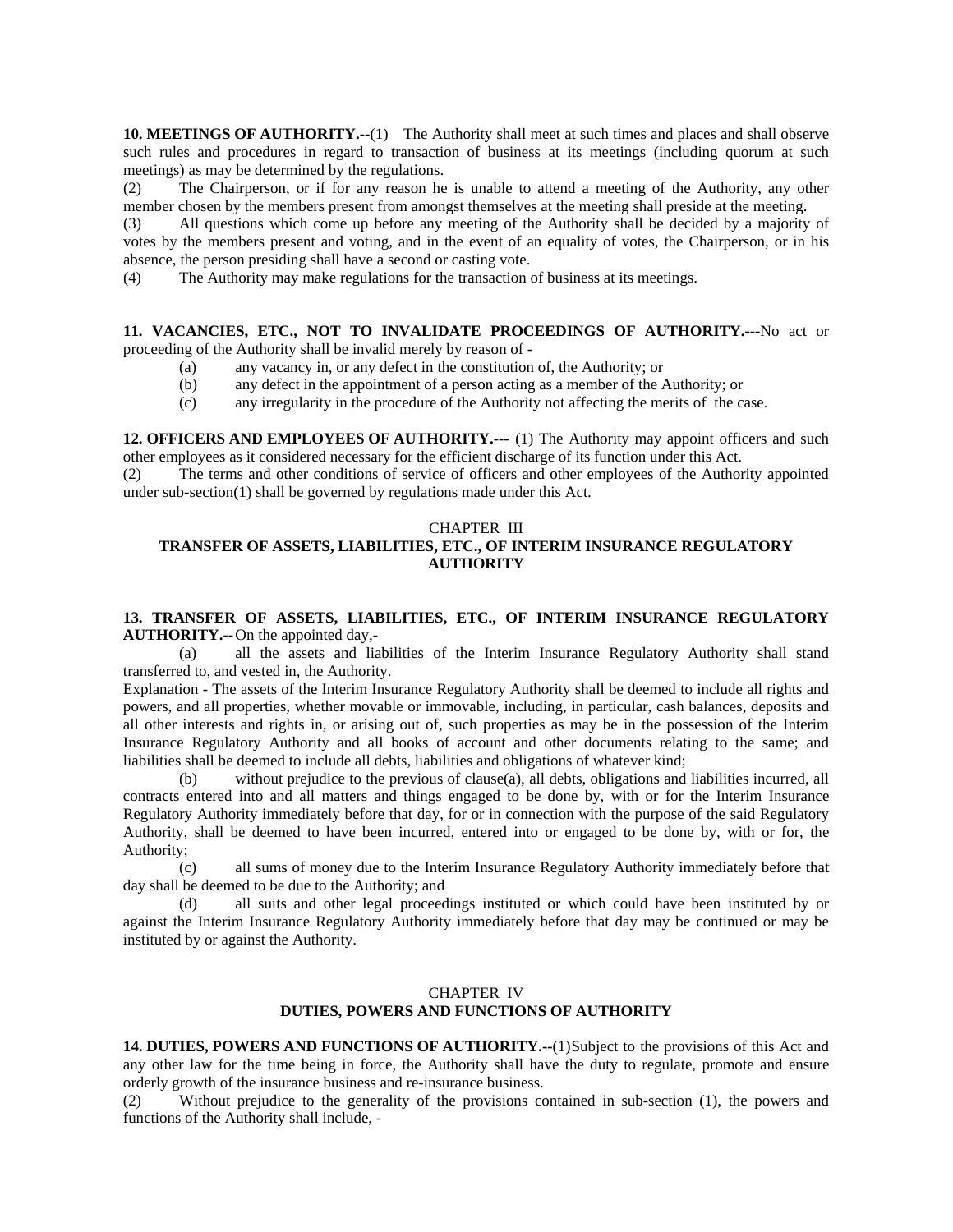(a) issue to the applicant a certificate of registration, renew, modify, withdraw, suspend or cancel such registration;

 (b) protection of the interests of the policy holders in matters concerning assigning of policy, nomination by policy holders, insurable interest, settlement of insurance claim, surrender value of policy and other terms and conditions of contracts of insurance;

 (c) specifying requisite qualifications, code of conduct and practical training for intermediary or insurance intermediaries and agents;

(d) specifying the code of conduct for surveyors and loss assessors;

(e) promoting efficiency in the conduct of insurance business;

 (f) promoting and regulating professional organisations connected with the insurance and re-insurance business;

(g) levying fees and other charges for carrying out the purposes of this Act;

 (h) calling for information from, undertaking inspection of, conducting enquiries and investigations including audit of the insurers, intermediaries, insurance intermediaries and other organisations connected with the insurance business;

 (i) control and regulation of the rates, advantages, terms and conditions that may be offered by insurers in respect of general insurance business not so controlled and regulated by the Tariff Advisory Committee under section 64U of the Insurance Act, 1938 (4 of 1938);

 (j) specifying the form and manner in which books of account shall be maintained and statement of accounts shall be rendered by insurers and other insurance intermediaries;

(k) regulating investment of funds by insurance companies;

(l) regulating maintenance of margin of solvency;

(m) adjudication of disputes between insurers and intermediaries or insurance intermediaries;

(n) supervising the functioning of the Tariff Advisory Committee;

 (o) specifying the percentage of premium income of the insurer to finance schemes for promoting and regulating professional organisations referred to in clause (f);

 (p) specifying the percentage of life insurance business and general insurance business to be undertaken by the insurer in the rural or social sector; and

(q) exercising such other powers as may be prescribed.

### CHAPTER V **FINANCE, ACCOUNTS AND AUDIT**

**15. GRANTS BY CENTRAL GOVERNMENT.--** The Central Government may, after due appropriation made by Parliament by law in this behalf, make to the Authority grants of such sums of money as the Government may think fit for being utilised for the purposes of this Act.

**16. CONSTITUTION OF FUNDS.--**(1) There shall be constituted a fund to be called "the Insurance Regulatory and Development Authority Fund" and there shall be credited thereto-

(a) all Government grants, fees and charges received by the Authority;

 (b) all sums received by the Authority from such other source as may be decided upon by the Central Government;

(c) the percentage of prescribed premium income received from the insurer.

(2) The Fund shall be applied for meeting -

 (a) the salaries, allowances and other remuneration of the members, officers and other employees of the Authority;

 (b) the other expenses of the Authority in connection with the discharge of its functions and for the purposes of this Act.

**17. ACCOUNTS AND AUDIT.--** (1) The Authority shall maintain proper accounts and other relevant records and prepare an annual statement of accounts in such form as may be prescribed by the Central Government in consultation with the Comptroller and Auditor-General of India.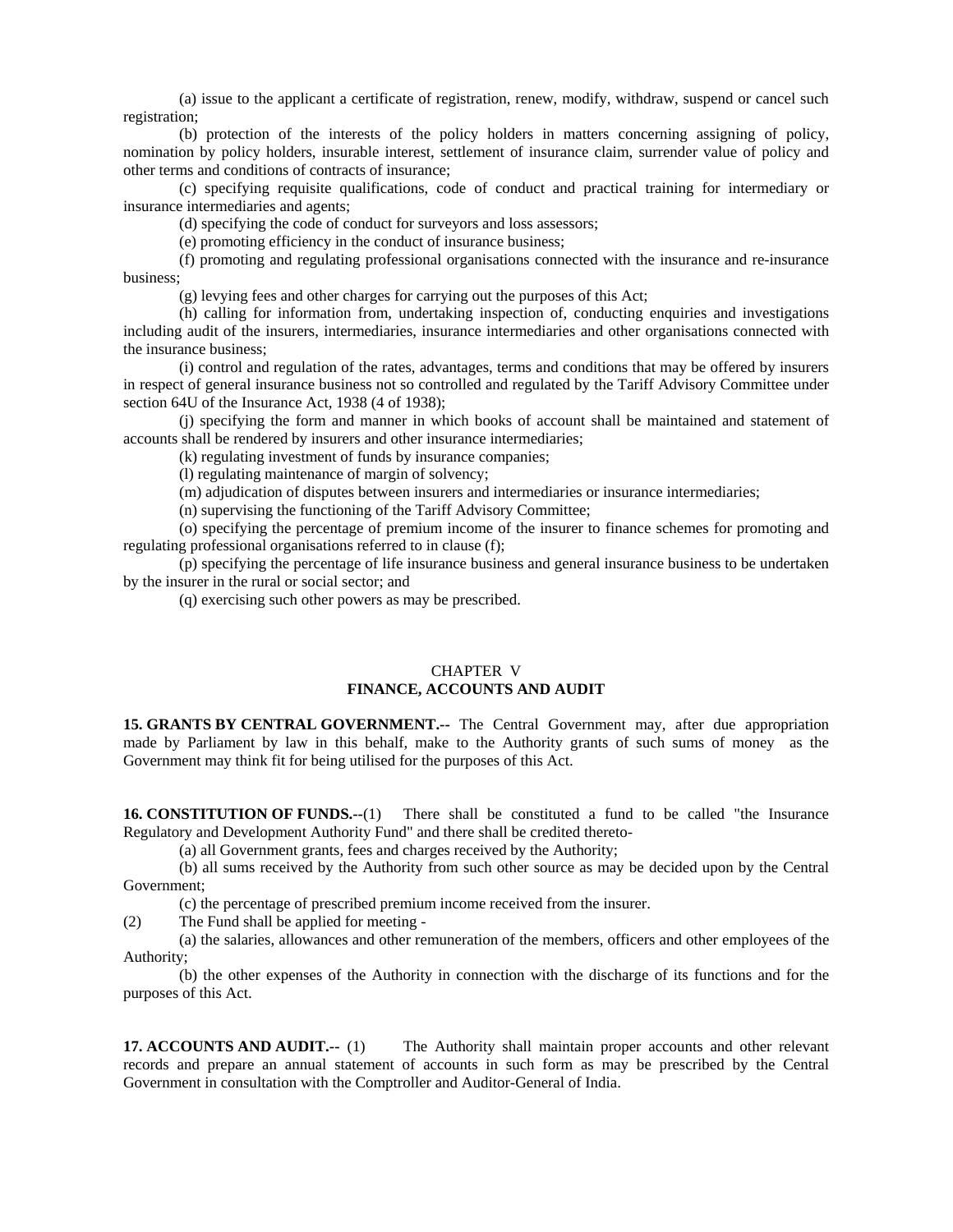(2) The accounts of the Authority shall be audited by the Comptroller and Auditor-General of India at such intervals as may be specified by him and any expenditure incurred in connection with such audit shall be payable by the Authority to the Comptroller and Auditor-General.

(3) The Comptroller and Auditor-General of India and any other person appointed by him in connection with the audit of the accounts of the Authority shall have the same rights, privileges and authority in connection with such audit as the Comptroller and Auditor-General generally has in connection with the audit of the Government accounts and, in particular, shall have the right to demand the production of books of account, connected vouchers and other documents and papers and to inspect any of the offices of the Authority.

(4) The accounts of the Authority as certified by the Comptroller and Auditor-General of India or any other person appointed by him in this behalf together with the audit-report thereon shall be forwarded annually to the Central Government and that Government shall cause the same to be laid before each House of Parliament.

# CHAPTER VI **MISCELLANEOUS**

**18. POWER OF CENTRAL GOVERNMENT TO ISSUE DIRECTIONS.--** (1) Without prejudice to the foregoing provisions of this Act, the Authority shall, in exercise of its powers or the performance of its functions under this Act, be bound by such directions on questions of policy, other than those relating to technical and administrative matters, as the Central Government may give in writing to it from time to time.

PROVIDED that the Authority shall, as far as practicable, be given an opportunity to express its views before any direction is given under this sub-section.

(2) The decision of the Central Government, whether a question is one of policy or not, shall be final.

**19. POWER OF CENTRAL GOVERNMENT TO SUPERSEDE AUTHORITY.--(**1) If at any time the Central Government is of the opinion-

 (a) that, on account of circumstances beyond the control of the Authority, it is unable to discharge the functions or perform the duties imposed on it by or under the provisions of this Act, or

 (b) that the Authority has persistently defaulted in complying with any direction given by the Central Government under this Act or in the discharge of the functions or performance of the duties imposed on it by or under the provisions of this Act and as a result of such default the financial position of the Authority or the administration of the Authority has suffered; or

(c) that circumstances exist which render it necessary in the public interest so to do,

the Central Government may, be notification and for reasons to be specified therein, supersede the Authority for such period, not exceeding six months, as may be specified in the notification and appoint a person to be the Controller of Insurance under section 2B of the Insurance Act, 1938 (4 of 1938), if not already done :

Provided that before issuing any such notification, the Central Government shall give a reasonable opportunity to the Authority to make representations, if any, of the Authority.

(2) Upon the publication of a notification under sub-section(1) superseding the Authority, -

 (a) the Chairperson and other members shall, as from the date of supersession, vacate their offices as such;

 (b) all the powers, functions and duties which may, by or under the provisions of this Act, be exercised or discharged by or on behalf of the Authority shall, until the Authority is reconstituted under sub-section(3), be exercised and discharged by the Controller of Insurance; and

 (c) all properties owned or controlled by the Authority shall, until the Authority is reconstituted under sub-section(3), vest in the Central Government.

(3) On or before the expiration of the period of supersession specified in the notification issued under subsection(1), the Central Government shall reconstitute the Authority by a fresh appointment of its Chairperson and other members and in such case any person who had vacated his office under clause(a) of sub-section(2) shall not be deemed to be disqualified for reappointment.

(4) The Central Government shall cause a copy of the notification issued under sub-section(1) and a full report to any action to be laid before each House of Parliament at the earliest.

**20. FURNISHING OF RETURNS, ETC., TO CENTRAL GOVERNMENT.--**(1) The Authority shall furnish to the Central Government at such time and in such form and manner as may be prescribed, or as the Central Government may direct to furnish such returns, statements and other particulars in regard to any proposed or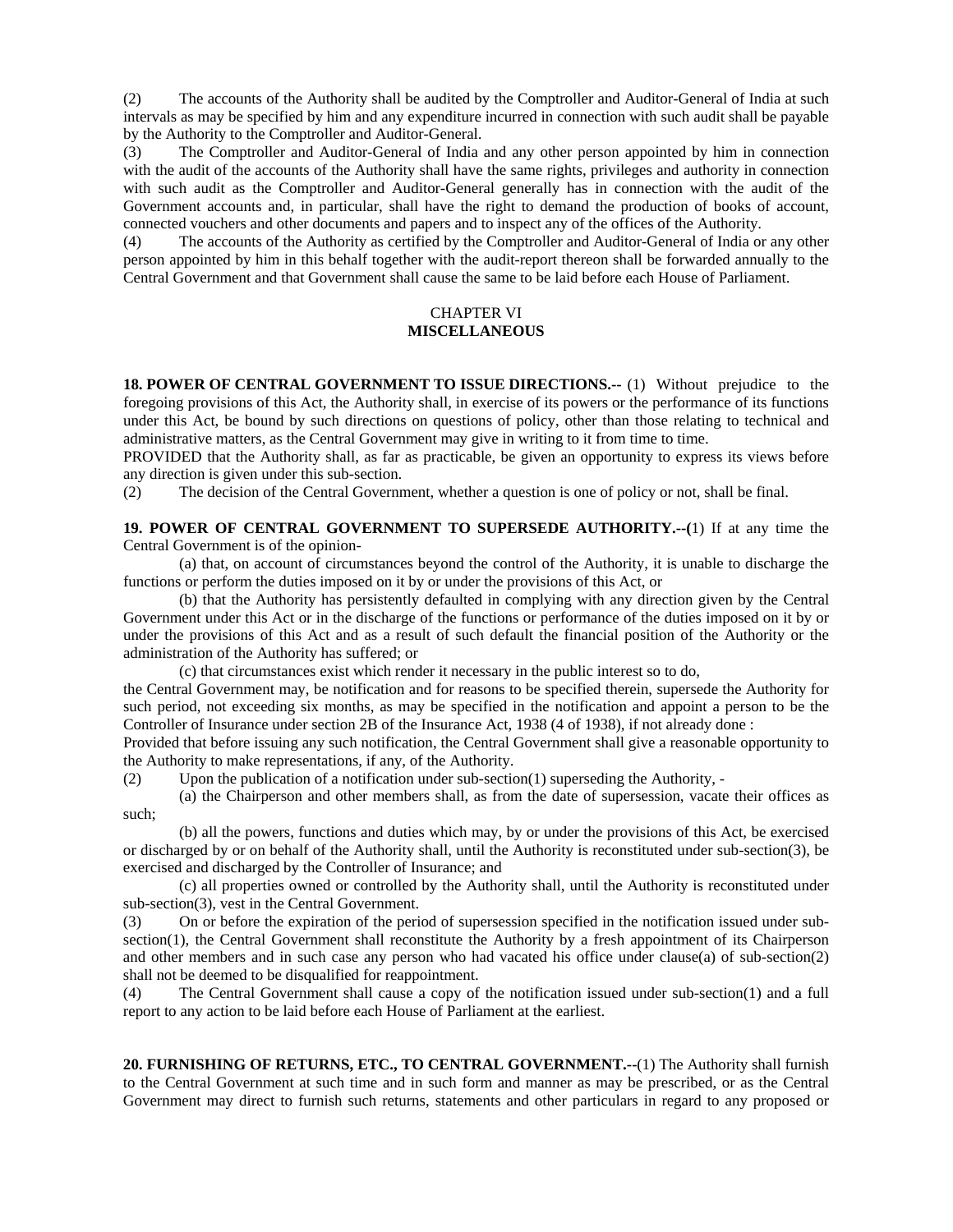existing programme for the promotion and development of the insurance industry as the Central Government may, from time to time, require.

(2) Without prejudice to the provisions of sub-section(1), the Authority shall, within nine months after the close of each financial year, submit to the Central Government a report giving a true and full account of its activities including the activities for promotion and development of the insurance business during the previous financial year.

(3) Copies of the reports received under sub-section(2) shall be laid , as soon as may be after they are received, before each House of Parliament.

**21. CHAIRPERSON, MEMBERS, OFFICERS AND OTHER EMPLOYEES OF AUTHORITY TO BE PUBLIC SERVANTS.---**The Chairperson, members, officers and other employees of Authority shall be deemed, when acting or purporting to act in pursuance of any of the provisions of this Act, to be public servants within the meaning of section 21 of the Indian Penal Code (45 of 1860).

**22. PROTECTION OF ACTION TAKEN IN GOOD FAITH.--** No suit, prosecution or other legal proceedings shall lie against the Central Government or any officer of the Central Government or any member, officer or other employee of the Authority for anything which is in good faith done or intended to be done under this Act or the rules or regulations made thereunder:

Provided that nothing in this Act shall exempt any person from any suit or other proceedings which might, apart from this Act, be brought against him.

**23. DELEGATION OF POWERS.--**(1) The Authority may, by general or special order in writing, delegate to the Chairperson or any other member or office of the Authority subject to such conditions, if any, as may be specified in the order such of its powers and functions under this Act as it may deem necessary.

(2) The Authority may, by a general or special order in writing, also form committees of the members and delegate to them the powers and functions of the Authority as may be specified by the regulations.

**24. POWER TO MAKE RULES.--**(1) The Central Government may, by notification, make rules for carrying out the provisions of this Act.

(2) In particular, and without prejudice to the generality of the foregoing power, such rules may provide for all or any of the following matters, namely :

 (a) the salary and allowances payable to, and other terms and conditions of service of, the members other than part-time members under sub-section(1) of section 7;

(b) the allowances to be paid to the part-time members under sub-section(2) of section 7;

 (c) such other powers that may be exercised by the Authority under clause (q) of sub-section(2) of section 14;

 (d) the form of annual statement of accounts to be maintained by the Authority under sub-section(1) of section 17:

 (e) the form and the manner in which and the time within which returns and statements and particulars are to be furnished to the Central Government under sub-section(1) of section 20;

 (f) the matters under sub-section(5) of section 25 on which the Insurance Advisory Committee shall advise the Authority;

 (g) any other matter which is required to be, or may be, prescribed, or in respect of which provision is to be or may be made by rules.

**25. ESTABLISHMENT OF INSURANCE ADVISORY COMMITTEE.--**(1) The Authority may, by notification, establish with effect from such date as it may specify in such notification, a Committee to be known as the Insurance Advisory Committee.

(2) The Insurance Advisory Committee shall consist of not more than twenty-five members excluding exofficio members to represent the interests of commerce, industry, transport, agriculture, consumer fora, surveyors, agents, intermediaries, organisations engaged in safety and loss prevention, research bodies and employees' association in the insurance sector.

(3) The Chairperson and the members of the Authority shall be the ex officio Chairperson and ex officio members of the Insurance Advisory Committee.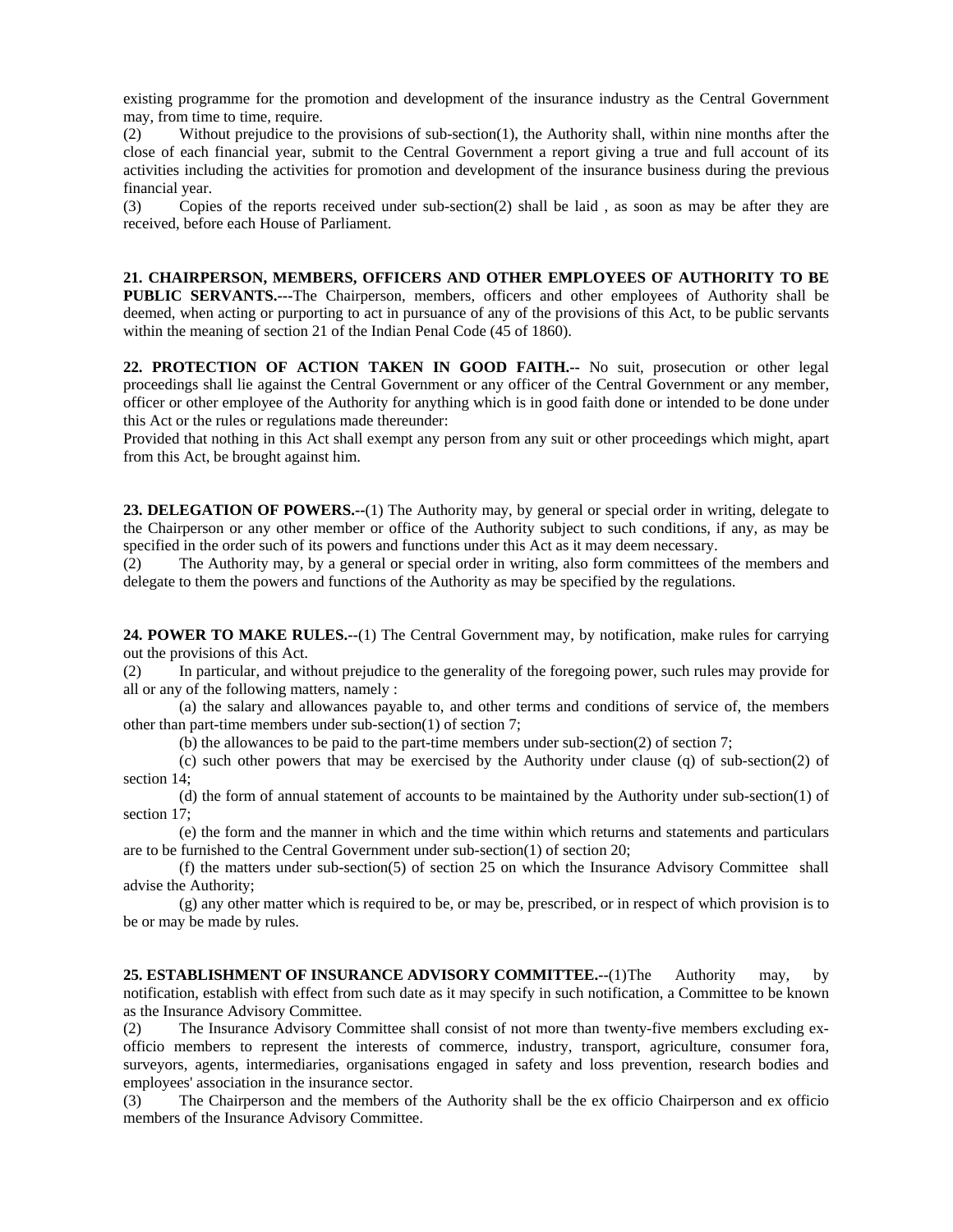(4) The objects of the Insurance Advisory Committee shall be to advise the Authority on matters relating to the making of the regulations under section 26.

(5) Without prejudice to the provisions of sub-section(4), the Insurance Advisory Committee may advise the Authority on such other matters as may be prescribed.

**26. POWER TO MAKE REGULATIONS.**-- (1) The Authority may, in consultation with the Insurance Advisory Committee, by notification, make regulations consistent with this Act and the rules made thereunder to carry out the purposes of this Act.

(2) In particular, and without prejudice to the generality of the foregoing power, such regulations may provide for all or any of the following matters, namely :-

 (a) the time and places of meetings of the Authority and the procedure to be followed at such meetings including the quorum necessary for the transaction of business under  $sub-section(1)$  of section 10;

(b) the transactions of business at its meetings under sub-section(4) of section 10;

 (c) the terms and other conditions of service of officers and other employees of the Authority under subsection(2) of section 12;

 (d) the powers and functions which may be delegated to Committees of the members under subsection(2) of section 23; and

 (e) any other matter which is required to be, or may be, specified by regulations or in respect of which provision is to be or may be made by regulations.

**27. RULES AND REGULATIONS TO BE LAID BEFORE PARLIAMENT.--**Every rule and every regulation made under this Act shall be laid, as soon as may be after it is made, before each House of Parliament, while it is in session, for a total period of thirty days which may be comprised in one session or in two or more successive sessions, and if, before the expiry of the session immediately following the session or the successive session aforesaid, both Houses agree in making any, modification in the rule or regulation or both Houses agree that the rule or regulation should not be made, the rule or regulation shall thereafter have effect only in such modified form or be of no effect, as the case may be; so, however, that any such modification or annulment shall be without prejudice to the validity of anything previously done under that rule or regulation.

**28. APPLICATION OF OTHER LAWS NOT BARRED.--** The provisions of this Act shall be in addition to, and not in derogation of, the provisions of any other law for the time being in force.

**29. POWER TO REMOVE DIFFICULTIES.--**(1) If any difficulty arises in giving effect to the provisions of this Act, the Central Government may, by order published in the Official Gazette, make such provisions not inconsistent with the provisions of this Act as may appear to be necessary for removing the difficulty:

Provided that no order shall be made under this section after the expiry of two years from the appointed day. (2) Every order made under this section shall be laid, as soon as may be, after it is made, before each House of Parliament.

**30. AMENDMENT OF ACT 4 OF 1938.--** The Life Insurance Act, 1938 shall be amended in the manner specified in the First Schedule to this Act.

**31. AMENDMENT OF ACT 31 OF 1956.--**The Life Insurance Corporation Act, 1956 shall be amended in the manner specified in the Second Schedule to this Act.

**32. AMENDMENT OF ACT 57 OF 1972.--** The General Insurance Business (Nationalisation) Act, 1972 shall be amended in the manner specified in the Third schedule to this Act.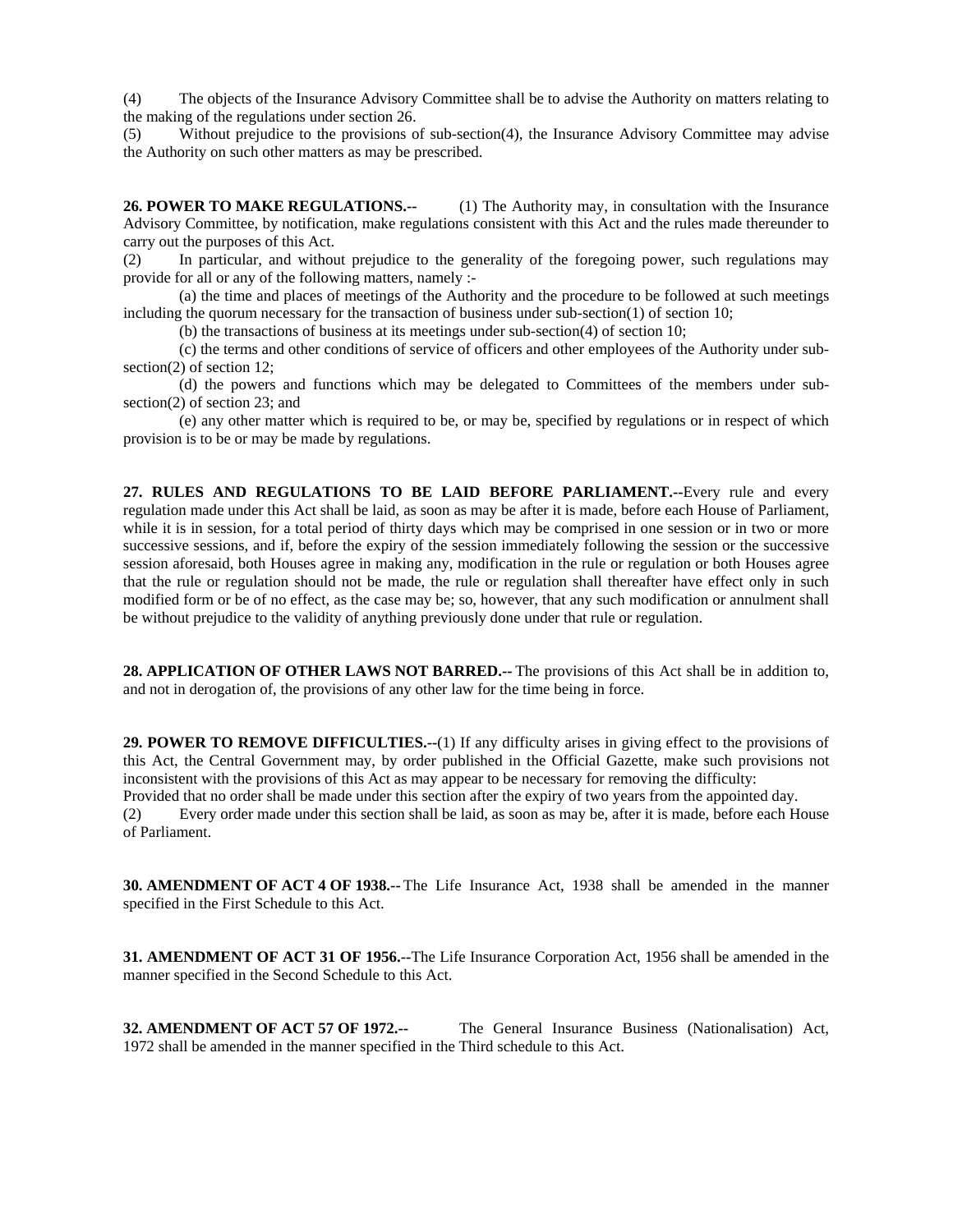# **THE FIRST SCHEDULE**  (See section 30) **AMENDMENTS TO THE INSURANCE ACT, 1938**  (4 of 1938)

1. In the Act, except in clause (5B) of section 2 and section 2B, for "Controller" wherever it occurs, substitute "Authority" and such consequential changes as the rules of grammar may require shall also be made.

2. In sections 27, 27A, 27B, 31, 32A, 40A, 48B, 64F, 64G, 64-I, 64J, 64L, 64R, 64UC, 64UM, 113 and 115, for "Central Government" wherever they occur, substitute "Authority".

#### 3. Section 2,-

(a) after clause  $(1)$ , insert the following :-

 '(IA) "Authority" means the Insurance Regulatory and Development Authority established under sub-section (1) of section 3 of the Insurance Regulatory and Development Authority Act, 1999;';

(b) for clause (5B), substitute the following :-

 '(5B) "Controller of Insurance" means the officer appointed by the Central Government under section 2B to exercise all the powers, discharge the functions and perform the duties of the Authority under this Act or the Life Insurance Corporation Act, 1956 (31 of 1956) or the General Insurance Business (Nationalisation) Act, 1972 (57 of 1972) or the Insurance Regulatory and Development Authority Act, 1999;';

(c) after clause (7), insert the following :-

'(7A) "Indian insurance company" means any insurer being a company-

(a) which is formed and registered under the Companies Act, 1956 (1 of 1956);

 (b) in which the aggregate holdings of equity shares by a foreign company, either by itself or through its subsidiary companies or its nominees, do not exceed twenty-six per cent paid-up equity capital of such Indian insurance company;

 (c) whose sole purpose is to carry on life insurance business or general insurance business or reinsurance business.

 Explanation - For the purposes of this clause, the expression "foreign company" shall have the meaning assigned to it under clause (23A) of section 2 of the Income-tax Act, 1961 (43 of 1961).'; (d) in clause (14), for "section 114", substitute "this Act".

4. After section 2, insert the following :-

 "2A. Interpretation of certain words and expressions - Words and expressions used and not defined in the Life Insurance Corporation Act, 1956 (31 of 1965), the General Insurance Business (Nationalisation) Act, 1972 (57 of 1972) and the Insurance Regulatory and Development Authority Act, 1999 shall have the meanings respectively assigned to them in those Acts.".

5. Section 2B, for sub-section (1), substitute the following :-

 "(1) If at any time, the Authority is superseded under sub-section (1) of section 19 of the Insurance Regulatory and Development Authority Act, 1999, the Central Government may, by notification in the Official Gazette, appoint a person to be the Controller of Insurance till such time the Authority is reconstituted under subsection (3) of section 19 of that Act.".

6. Section 2C, in sub-section (1), after the second proviso, insert the following :-

 'Provided also that no insurer other than an Indian insurance company shall begin to carry on any class of insurance business in India under this Act on or after the commencement of the Insurance Regulatory and Development Authority Act, 1999.".

7. Section 3, -

(a) in sub-section (1), after the first proviso, insert the following :-

 "Provided further that a person or insurer, as the case may be, carrying on any class of insurance business in India, on or before the commencement of the Insurance Regulatory and Development Authority Act, 1999, for which no registration certificate was necessary prior to such commencement, may continue to do so for a period of three months from such commencement or, if he had made an application for such registration within the said period of three months, till the disposal of such application :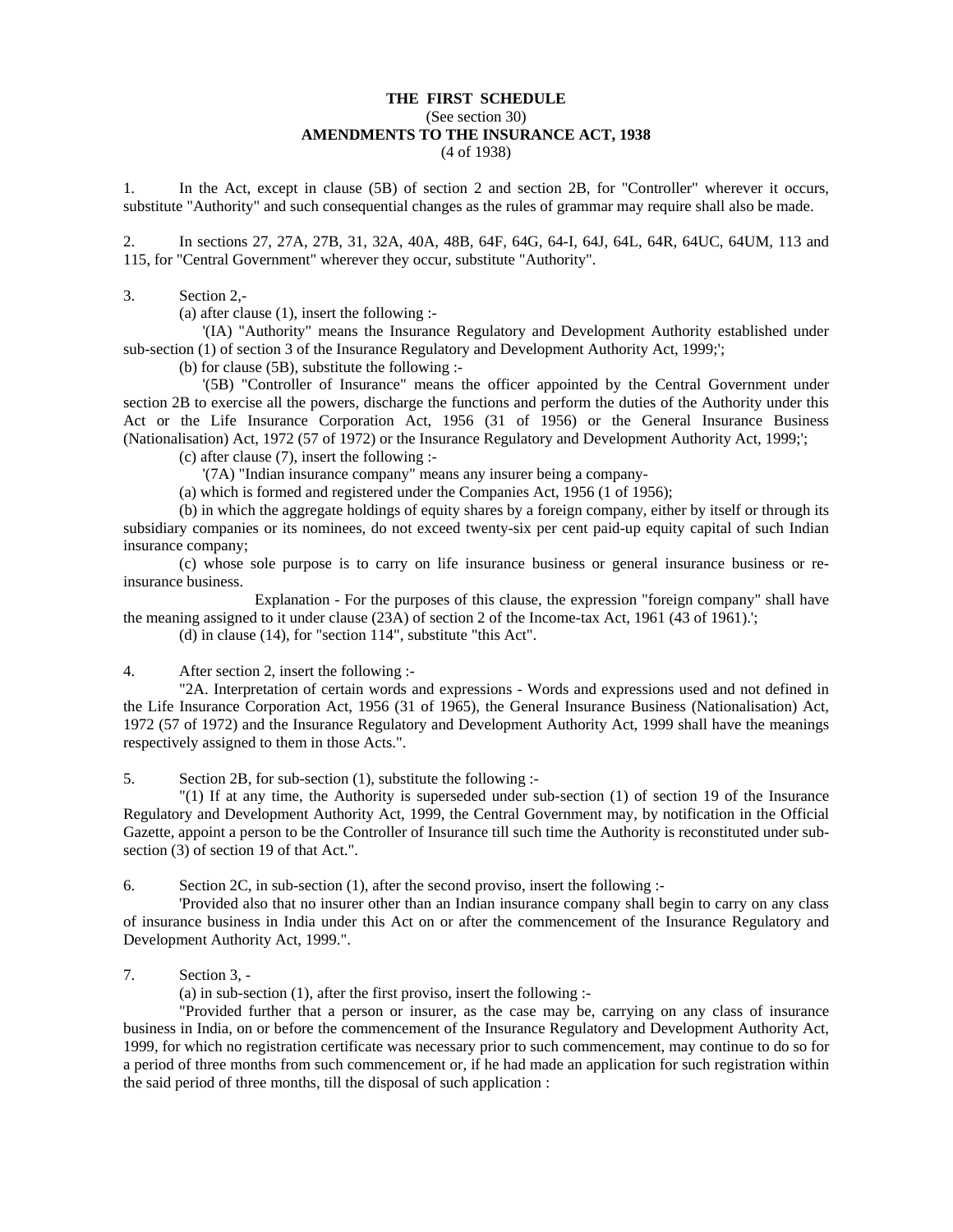Provided also that any certificate of registration, obtained immediately before the commencement of the Insurance Regulatory and Development Authority Act, 1999, shall be deemed to have been obtained from the Authority in accordance with the provisions of this Act,";

(b) in sub-section  $(2)$ , -

 (i) in the opening portion, for "Every application for registration shall be accompanied by-", substitute the following :-

 "Every application for registration shall be made in such manner as may be determined by the regulations made by the Authority and shall be accompanied by-";

(ii) in clause (d), for "working capital", substitute "paid-up equity capital or working capital";

(iii) in clause (f), in the proviso, omit "and" occurring and the end;

(iv) for clause (g), substitute the following -

 "(g) the receipt showing payment of fee as may be determined by the regulations which shall not exceed fifty thousand rupees for each class of business as may be specified by the regulations made by the Authority;

(h) such other documents as may be specified by the regulations made by the Authority.";

(c) after sub-section (2A), insert -

 "(2AA) The Authority shall give preference to register the applicant and grant him a certificate of registration if such applicant agrees, in the form and manner as may be specified by the regulations made by the Authority, to carry on the life insurance business or general insurance business for providing health cover to individuals or group of individuals.".

(d) in sub-section  $(4)$ ,-

 $(i)$  in clause (f), for "of any rule or order made thereunder, or", substitute the following :-

"of any rule or any regulation or order made or, any direction issued thereunder, or";

(ii) in clause (h), insert "or" at the end;

(iii) after clause (h), insert the following :-

 "(i) if the insurer makes a default in complying with any direction issued or order made, as the case may be, by the Authority under the Insurance Regulatory and Development Authority Act, 1999, or

 "(j) if the insurer makes a default in complying with, or acts in contravention of, any requirement of the Companies Act, 1956 (1 of 1956) or the Life Insurance Corporation Act, 1956 (31 of 1956) or the General Insurance Business (Nationalisation) Act, 1972 (57 of 1972) or the Foreign Exchange Regulation Act, 1973 (46 of 1973).";

 $(e)$  in sub-section  $(5C)$ , -

(i) for "clause (h)", substitute "clause(h) or clause (i) or clause (j)";

 (ii) for "any requirement of this Act or of any rule or order made thereunder", substitute the following :- "any requirement of this Act or the Insurance Regulatory and Development Authority Act,

1999 or of any rule or any regulation, or any order made thereunder or any direction issued under those Acts"; (f) after sub-section (5D), insert the following :-

 "(5E) The Authority may, by order, suspend or cancel any registration in such manner as may be determined by the regulations made by it :

 Provided that no order under this sub-section shall be made unless the person concerned has been given a reasonable opportunity of being heard.";

 $(g)$  for sub-section  $(7)$ , substitute the following :-

 "(7) The Authority may, on payment of such fee, not exceeding five thousand rupees, as may be determined by the regulations, issue a duplicate certificate of registration to replace a certificate lost, destroyed or mutilated, or in any other case where the Authority is of opinion that the issue of duplicate certificate is necessary.".

8. Section 3A,-

(a) in sub-section(1), for "the 31st day of December, 1941.", substitute the following :-

 "the 31st day of March, after the commencement of the Insurance Regulatory and Development Authority Act, 1999.";

(b) in sub-section(2),-

(i) for "prescribed fee", substitute "fee as determined by the regulations made by the Authority";

 $(ii)$  for clause  $(i)$ , substitute the following :-

"(i) exceed one-fourth of one per cent of such premium income or rupees five crores, whichever

is less,";

 $(iii)$  for clause  $(ii)$ , substitute the following :-

"(ii) be less, in any case, than fifty thousand rupees for each class of insurance business:";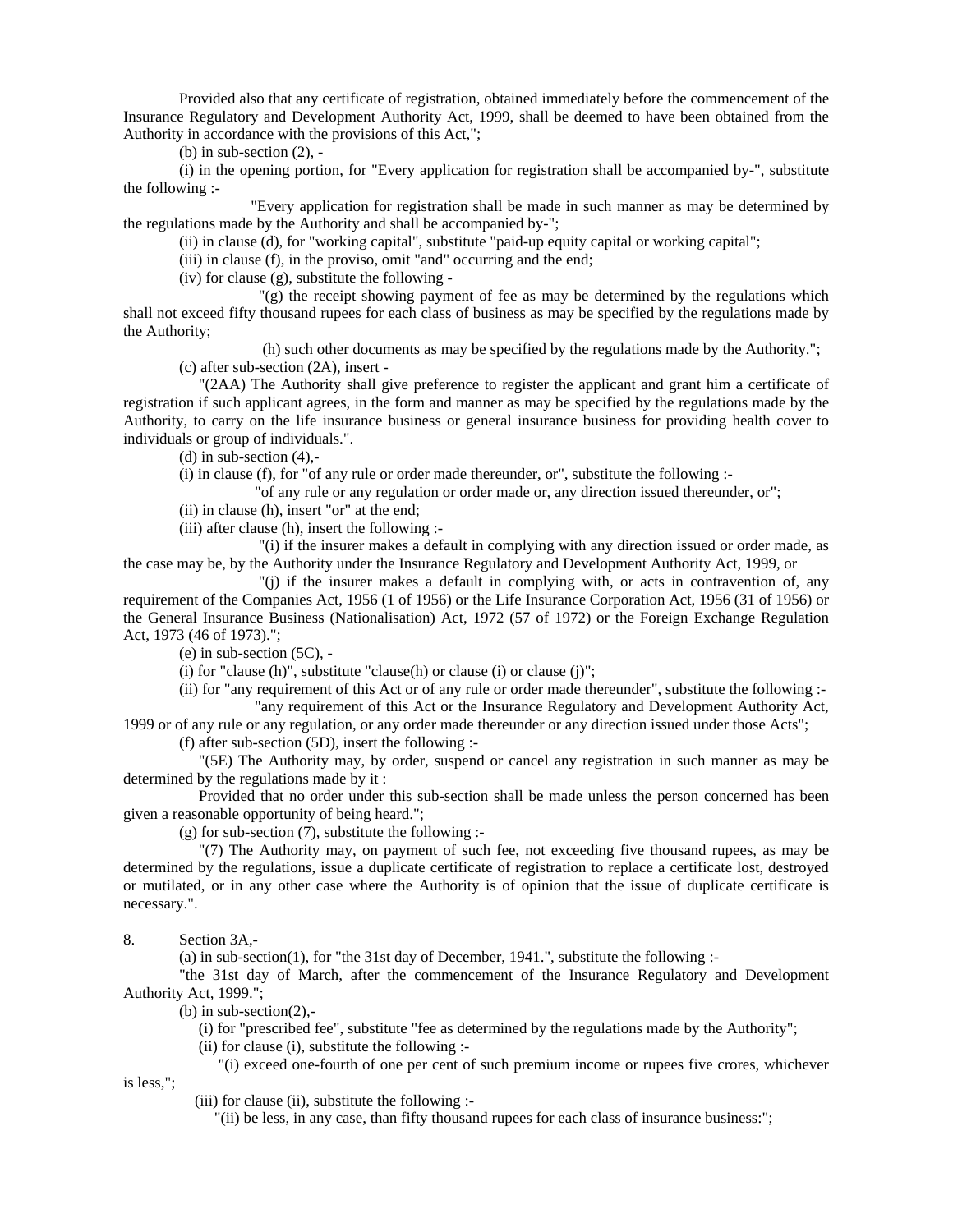(c) in sub-section (3), for "prescribed fee", substitute "fee as determined by the regulations made by the Authority";

 (d) in sub-section (4), for "prescribed fee", substitute "fee as determined by the regulations made by the Authority, and".

9. For section 6, substitute the following :-

 "6. Requirement as to capital - No insurer carrying on the business of life insurance, general insurance or re-insurance in India on or after the commencement of the Insurance Regulatory and Development Authority Act, 1999, shall be registered unless he has, -

 (i) a paid-up equity capital of rupees one hundred crores, in case of a person carrying on the business of life insurance or general insurance; or

 (ii) a paid-up equity capital of rupees two hundred crores, in case of a person carrying on exclusively the business as a re-insurer :

 Provided that in determining the paid-up equity capital specified under clause (I) or clause (ii), the deposit to be made under section 7 and any preliminary expenses incurred in the formation and registration of the company shall be excluded :

 Provided further that an insurer carrying on business of life insurance, general insurance or re-insurance in India before the commencement of the Insurance Regulatory and Development Authority Act, 1999 and who is required to be registered under this Act, shall have a paid-up equity capital in accordance with clause (I) and clause (ii), as the case may be, within six months of the commencement of that Act.".

# 10. Section 6A, -

(a) in sub-section  $(4)$ , in clause  $(b)$ , -

(I) in sub-clause (i), omit "and" occurring at the end;

 (II) in sub-clause (ii), for "sanction of the Central Government has been obtained to the transfer.", substitute "approval of the Authority has been obtained to the transfer;";

(III) after sub-clause (ii), insert the following :-

 '(iii) where, the nominal value of the shares intended to be transferred by any individual, firm, group, constituents of a group, or body corporate under the same management, jointly or severally exceeds one per cent of the paid-up equity capital of the insurer, unless the previous approval of the Authority has been obtained for the transfer.

 Explanation. - For the purposes of this sub-clause, the expressions "group" and "same management" shall have the same meanings respectively assigned to them in the Monopolies and Restrictive Trade Practices Act, 1969 (54 of 1969).';

(b) in sub-section (11), -

(i) for "Explanation 1.", substitute "Explanation";

(ii) omit Explanation 2.

11. After section 6A, insert the following :-

 "6AA. Manner of divesting excess shareholding by promoter in certain cases. - (1) No promoter shall at any time hold more than twenty-six per cent or such other percentage as may be prescribed, of the paid-up equity capital in an Indian insurance company.

 Provided that in a case where an Indian insurance company begins the business of life insurance, general insurance or re-insurance in which the promoters hold more than twenty-six per cent of the paid-up equity capital or such other excess percentage as may be prescribed, the promoters shall divest in a phased manner the share capital in excess of the twenty-six per cent of the paid-up equity capital or such excess paid-up equity capital as may be prescribed, after a period of ten years from the date of the commencement of the said business by such Indian insurance company or within such period as may be prescribed by the Central Government.

 Explanation. - For the removal of doubts, it is hereby declared that nothing contained in the proviso shall apply to the promoters being foreign company, referred to in sub-clause (b) of clause (7A) of section 2.

 (2) The manner and procedure for divesting the excess share capital under sub-section (1) shall be specified by the regulations made by the Authority.".

12. Section 7,-

(a) in sub-section  $(1)$ ,-

(i) omit "not being an insurer specified in sub-clause (c) of clause (9) of section 2";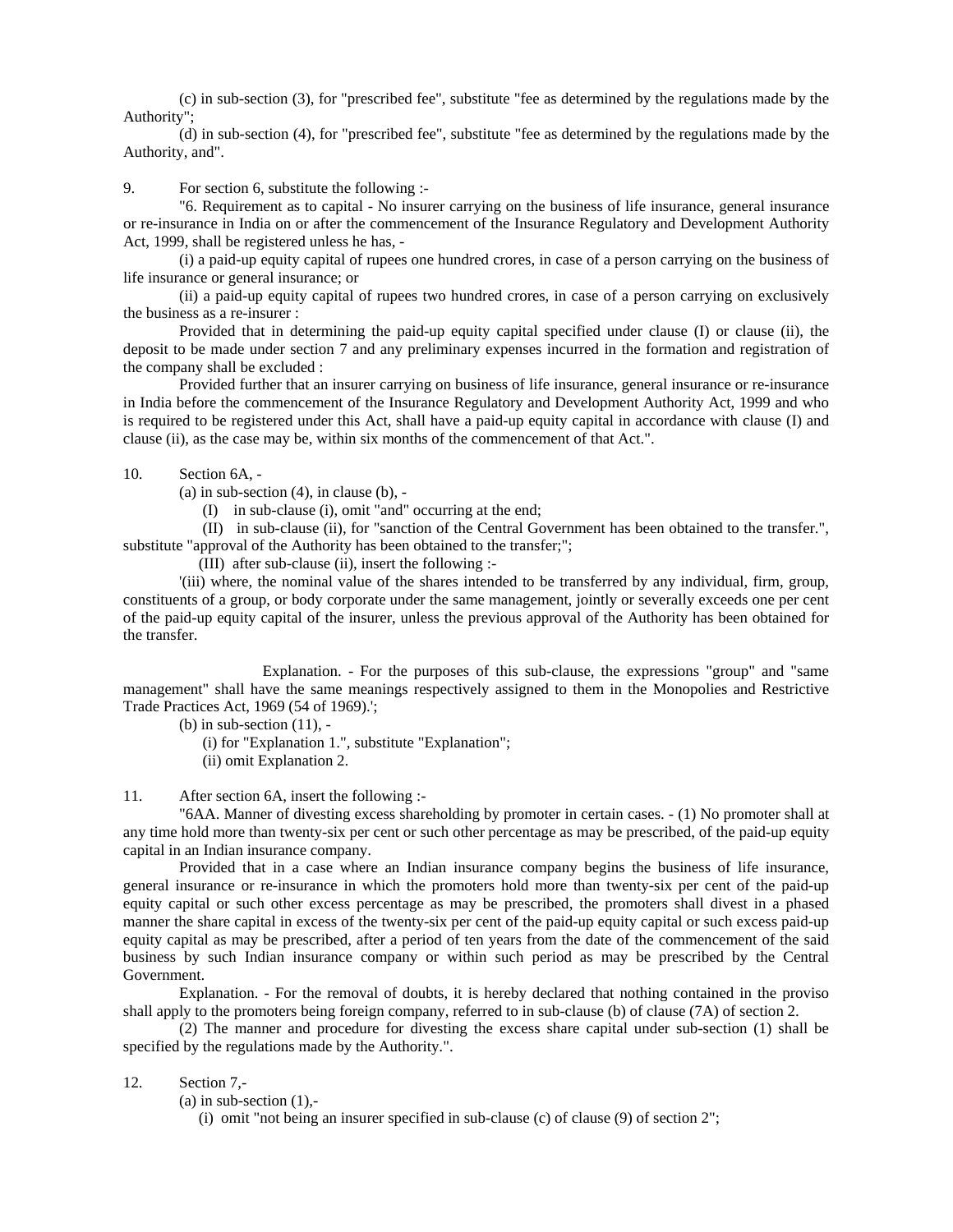(ii) for clauses (a) and (b), substitute the following  $\cdot$ -

 "(a) in the case of life insurance business, a sum equivalent to one per cent of his total gross premium written in India in any financial year commencing after the 31st day of March, 2000, not exceeding rupees ten crores;

 (b) in the case of general insurance business, a sum equivalent to three per cent of his total gross premium written in India, in any financial year commencing after the 31st day of March, 2000, not exceeding rupees ten crores;

(c) in the case of re-insurance business, a sum of rupees twenty crores;";

(b) omit sub-sections  $(1A)$ ,  $(1B)$ ,  $(1C)$ ,  $(1D)$  and  $(1E)$ .

13. Section 11, -

(a) in sub-section (1), for "calendar year", substitute "financial year";

(b) after sub-section (1), insert the following :-

 "(1A) Notwithstanding anything contained in sub-section (1), every insurer, on or after the commencement of the Insurance Regulatory and Development Authority Act, 1999, in respect of insurance business transacted by him and in respect of his shareholders' funds, shall at the expiration of each financial year, prepare with reference to that year, a balance-sheet, a profit and loss account, a separate account of receipts and payments, a revenue account in accordance with the regulations made by the Authority.

 (1B) Every insurer shall keep separate accounts relating to funds of shareholders and policyholders."

# 14. Section 13, -

 $(a)$  in sub-section  $(1)$ , -

- (i) for "once at least in every three years", substitute "every year";
- (ii) in the first proviso, for "not later than four years" substitute "not later than two years";
- (iii) after the second proviso, insert the following :-

 "Provided also that for an insurer carrying on life insurance business in India immediately before the commencement of the Insurance Regulatory and Development Authority Act, 1999, the last date as at which the first investigation after such commencement should be caused by an actuary, shall be the 31st day of March, 2001:";

(iv) after the third proviso, insert the following :-

 "Provided also that every insurer on or after the commencement of the Insurance Regulatory and Development Authority Act, 1999, shall cause an abstract of the report of actuary to be made in the manner specified by the regulations made by the Authority.";

(b) in sub-section (4), after the proviso, insert the following :-

 "Provided further that the statement referred to in sub-section (4) shall be appended in the form and in the manner specified by the regulations made by the Authority.".

15. After section 27B, insert the following :-

 "27C. Prohibition of investment of funds outside India - No insurer shall directly or indirectly invest outside India the funds of the policy-holders.

 27D. Manner and conditions of investment - (1) Without prejudice to anything contained in sections 27, 27A and 27B, the Authority may, in the interests of the policy-holders, specify by the regulations made by it, the time, manner and other conditions of investment of assets to be held by an insurer for the purposes of this Act.

(2) The Authority may give specific directions for the time, manner and other conditions subject to which the funds of policy holders shall be invested in the infrastructure and social sector as may be specified by regulations made by the Authority and such regulations shall apply uniformly to all the insurers carrying on the business of life insurance, general insurance, or re-insurance in India on or after the commencement of the Insurance Regulatory and Development Authority Act, 1999.

(3) The Authority may, after taking into account the nature of business and to protect the interests of the policyholders, issue to an insurer the directions relating to the time, manner and other conditions of investment of assets to be held by him :

 Provided that no direction under this sub-section shall be issued unless the insurer concerned has been given a reasonable opportunity of being heard."

16. Section 28A, in sub-section (1), for "31st day of December", substitute "31st day of March".

17. Section 28B, in sub-section (1), for "31st day of December", substitute "31st day of March".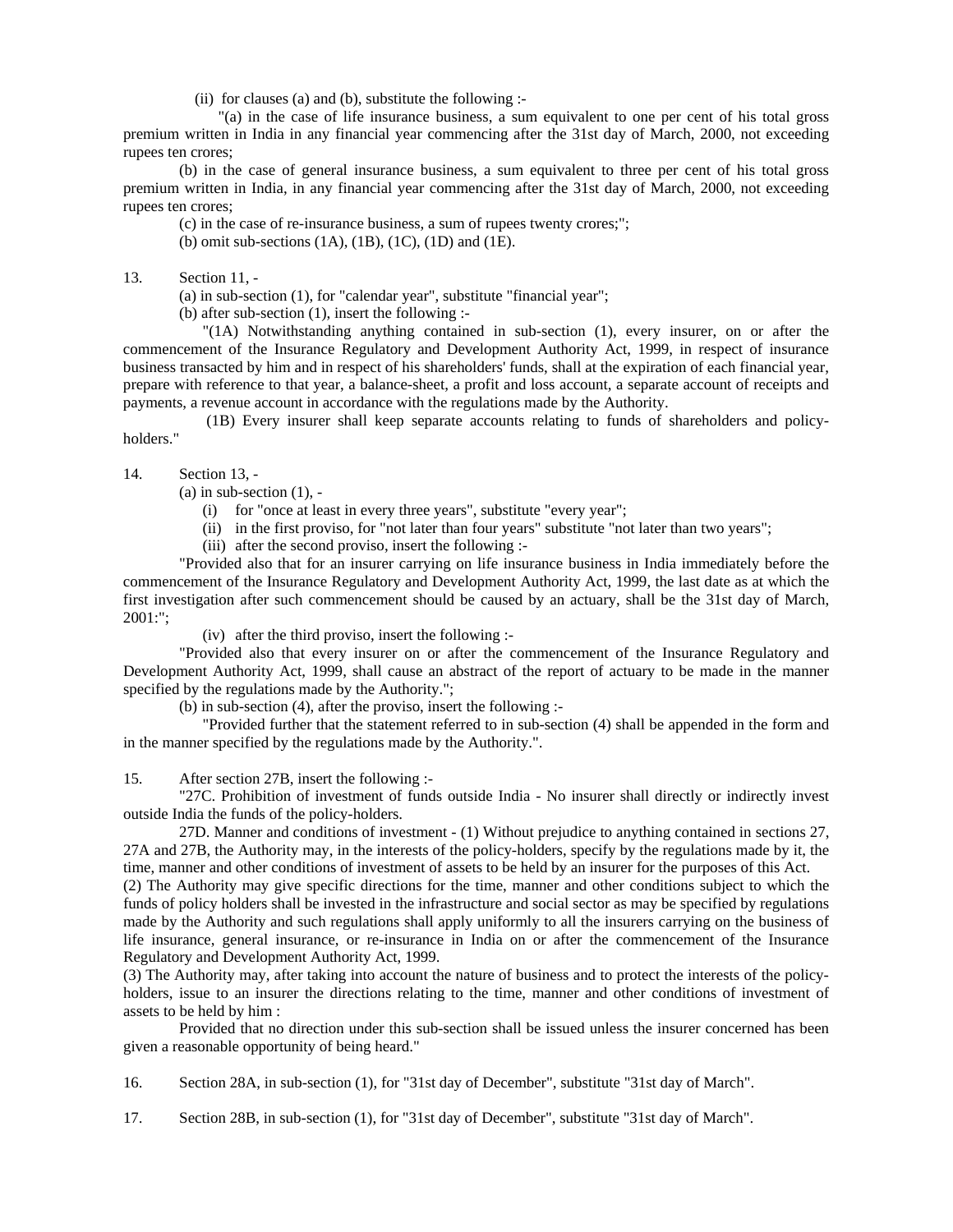### 18. Section 31B, -

 (a) in sub-section (1), for "Central Government" at both the places where they occur, substitute "Authority";

 (b) in sub-section (2), for "a statement in the prescribed from", substitute "a statement, in the form specified by the regulations made by the Authority,";

(c) after sub-section (3), insert the following :-

"(4) Every direction under this section shall be issued by an order made by the Authority:

 Provided that no order under this section shall be made unless the person concerned has been given an opportunity of being heard.".

19. After section 32A, insert the following :-

 "32B. Insurance business in rural or social sector - Every insurer shall, after the commencement of the Insurance Regulatory and Development Authority Act, 1999, undertake such percentages of life insurance business and general insurance business in the rural or social sector, as may be specified, in the Official Gazette by the Authority, in this behalf.

 32C. Obligations of insurer in respect of rural or unorganised sector and backward classes. - Every insurer shall, after the commencement of the Insurance Regulatory and Development Authority Act, 1999 discharge the obligations specified under section 32B to provided life insurance or general insurance policies to the persons residing in the rural sector, workers in the unorganised or informal sector or for economically vulnerable or backward classes of the society and other categories of persons as may specified by regulations made by the Authority and such insurance policies shall include insurance for crops.".

20. For section 33, substitute the following :-

# 'INVESTIGATION

 33. Power of investigation and inspection by Authority - (1) The Authority may, at any time, by order in writing, direct any person (hereafter in this section referred to as "Investigating Authority") specified in the order to investigate the affairs of any insurer and to report to the Authority on any investigation made by such Investigating Authority :

 Provided that the Investigating Authority may, wherever necessary, employ any auditor or actuary or both for the purpose of assisting him in any investigation under this section.

(2) Notwithstanding anything to the contrary contained in section 235 of the time, and shall, on being directed so to do by the Authority, cause an inspection to be made by one or more of his officers of any insurer and his books and account; and the Investigating Authority shall supply to the insurer a copy of this report on such inspection.

(3) It shall be the duty of every manager, managing director or other officer of the insurer to produce before the Investigating Authority directed to make the investigation under sub-section (1), or inspection under sub-section (2), all such books of account, registers and other documents in his custody or power and to furnish him with any statement and information relating to the affairs of the insurer as the said Investigating Authority may require of him within such time as the said Investigating Authority may specify.

(4) Any Investigating Authority, directed to make an investigation under sub-section (1), or inspection under sub-section (2), may examine on oath, any manager, managing director or other officer of the insurer in relation to his business and may administer oaths accordingly.

(5) The Investigating Authority shall, if he has been directed by the Authority to cause an inspection to be made, and may, in any other case, report to the Authority on any inspection made under this section.

(6) On receipt of any report under sub-section (1) or sub-section (5), the Authority may, after giving such opportunity to the insurer to make a representation in connection with the report as, in the opinion of the Authority, seems reasonable, by order in writing , -

 (a) require the insurer, to take such action in respect of any matter arising out of the report as the Authority may think fit; or

(b) cancel the registration of the insurer; or

(c) direct any person to apply to the court for the winding up of the insurer,

if a company, whether the registration of the insurer has been cancelled under clause (b) or not.

(7) The Authority may, after giving reasonable notice to the insurer, publish the report submitted by the Investigating Authority under sub-section (5) or such portion thereof as may appear to it to be necessary.

(8) The Authority may by the regulations made by it specify the minimum information to be maintained by insurers in their books, the manner in which such information shall be maintained, the checks and other verifications to be adopted by insurers in that connection and all other matters incidental thereto as are, in its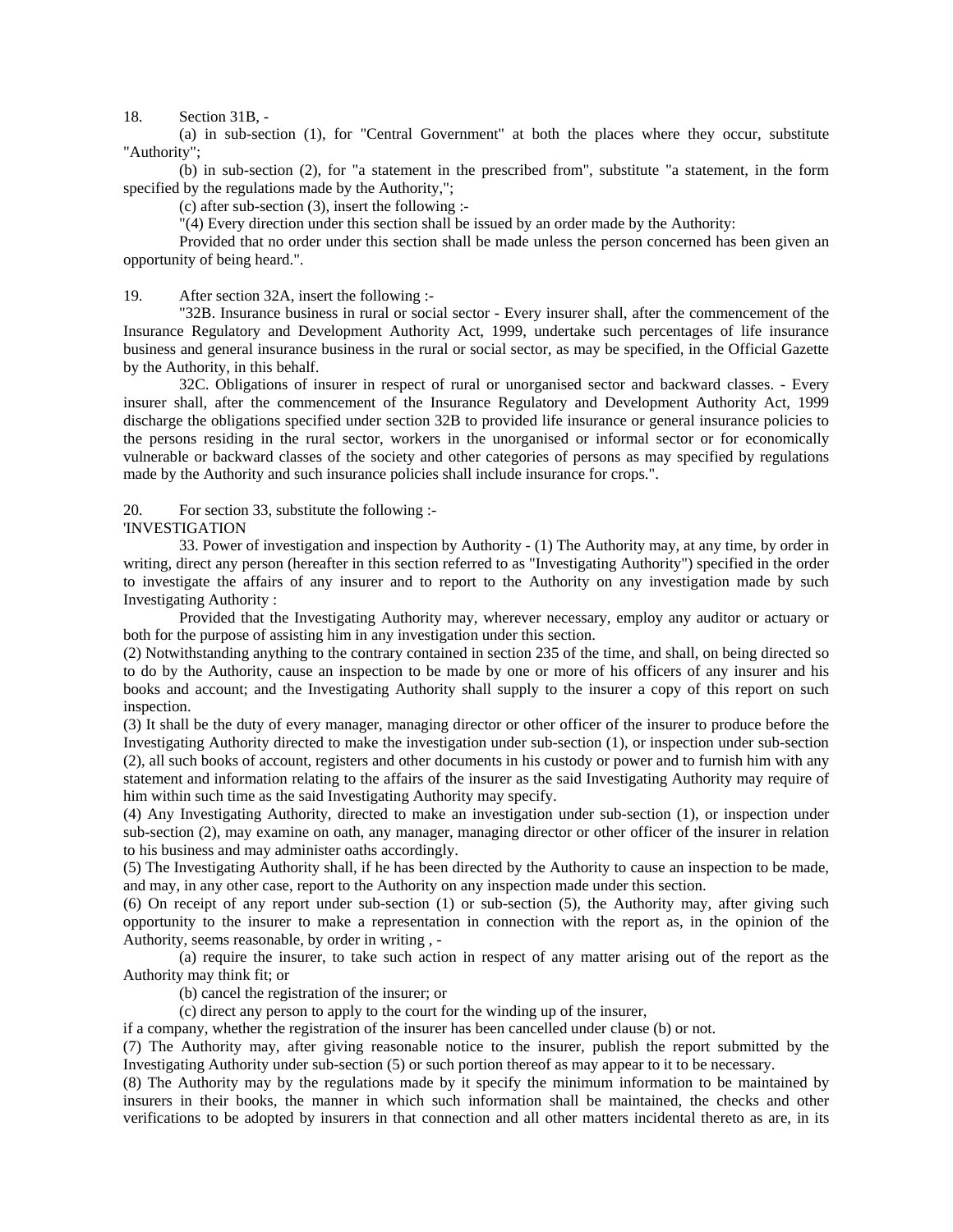opinion, necessary to enable the Investigating Authority to discharge satisfactorily his functions under this section.

Explanation. - For the purposes of this section, the expression "insurer" shall include in the case of an insurer incorporated in India -

 (a) all its subsidiaries formed for the purpose of carrying on the business of insurance exclusively outside India; and

(b) all its branches whether situated in India or outside India.

(9) No order made under this section other than an order made under clause (b) of sub-section (6) shall be capable of being called in question in any court.

(10) All expenses of, and incidental to, any investigation made under this section shall be defrayed by the insurer, shall have priority over that debts due from the insurer and shall be recoverable as an arrear of land revenue.'.

21. Section 33A, omit "Central Government or the".

22. Section 34H, -

(a) in sub-section  $(1)$ , -

(i) for "Controller", substitute "Chairperson of the Authority";

(ii) for "an Assistant Controller of Insurance", substitute "an officer authorised by the Authority";

 (b) in sub-sections (5) and (7) for "Controller" wherever it occurs, substitute "Chairperson of the Authority".

# 23. Section 35 -

 (a) in sub-section (1), for "sanctioned by the Controller", substitute "approved by the Authority"; (b) in sub-section  $(3)$ , -

(i) in the first paragraph, for "to sanction any such scheme substitute "to approve any such scheme";

 (ii) in the second paragraph for "the amalgamation or transfer if sanctioned", substitute "the amalgamation or transfer if approved".

24. Section 36, -

 (a) in sub-section (1) for "may sanction the arrangement", substitute "may approve the arrangement"; (b) in sub-section  $(2)$ , -

 (i) for "the insurers concerned in the amalgamation, the Controller may sanction", substitute "the insurers concerned in the amalgamation, the Authority may approve";

(ii) for "contracts as sanctioned by the Controller", substitute "contracts as approved by the Authority".

25. Section 37, in clause (c) for "scheme sanctioned", substitute "scheme approved".

26. In section 40A, in sub-section (3), for the portion beginning with the words "an amount exceeding" and ending with the words "ten per cent of the premium payable on the policy", substitute "an amount not exceeding fifteen per cent of the premium payable on the policy where the policy relates to fire or marine insurance or miscellaneous insurance.".

27. Section 42, -

(a) for sub-section  $(1)$ , substitute the following :-

 "(1) The Authority or an officer authorised by it in this behalf shall, in the manner determined by the regulations made by it and on payment of the fee determined by the regulations, which shall not be more than two hundred and fifty rupees, issue to any person making an application in the manner determined by the regulations, a licence to act as an insurance agent for the purpose of soliciting or procuring insurance business :

Provided that, -

 (i) in the case of an individual, he does not suffer from any of the disqualifications mentioned in subsection (4); and

 (ii) in the case of a company or firm, any of its directors or partners does not suffer from any of the said disqualifications :

 Provided further that any licence issued immediately before the commencement of the Insurance Regulatory and Development Authority Act, 1999 shall be deemed to have been issued in accordance with the regulations which provide for such licence.";

(b) for sub-section (3) substitute the following :-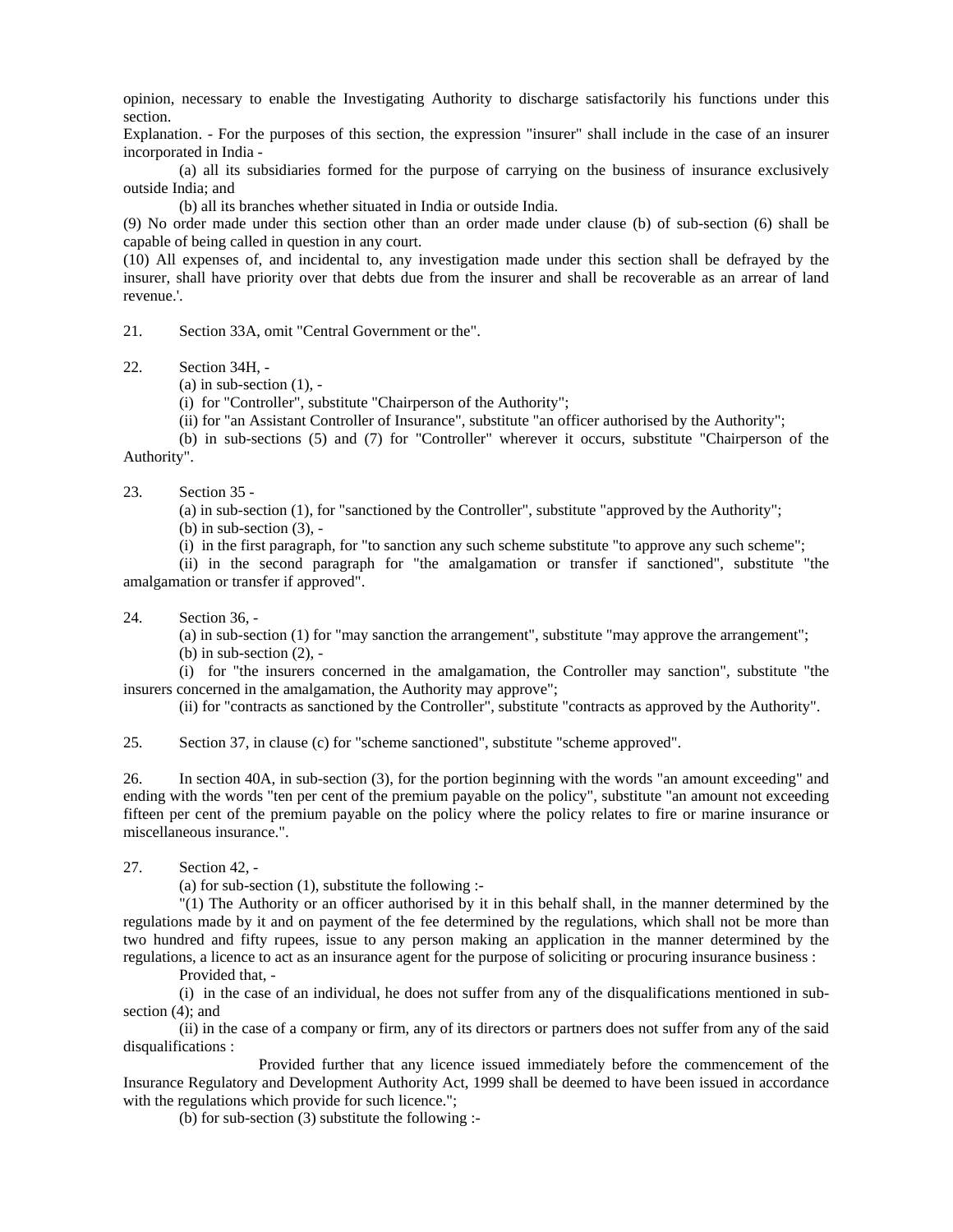"(3) A licence issued under this section, after the date of the commencement of the Insurance Regulatory and Development Authority Act, 1999, shall remain in force for a period of three years only from the date of issue, but shall, if the applicant, being an individual does not, or being a company or firm any of its directors or partners does not, suffer from any of the disqualifications mentioned in clauses (b), (c), (d), (e) and (f) of sub-section (4) and the application for renewal of licence reaches the issuing authority at least thirty days before the date in which the licence ceases to remain in force, be renewed for a period of three years at any one time on payment of the fee determined by the regulations made by the Authority which shall not be more than rupees two hundred and fifty, and additional fee of an amount determined by the regulations not exceeding rupees one hundred by way of penalty, if the application for renewal of the licence does not reach the issued authority at least thirty days before the date on which the licence ceases to remain in force.";

(c) in sub-section (3A), for the proviso, substitute the following :-

 "Provided that the Authority may, if satisfied that undue hardship would be caused otherwise, accept any application in contravention of this sub-section of payment by the applicant of a penalty of seven hundred and fifty rupees.";

(d) in sub-section (4), after clause (d) insert the following :-

 "(e) that he does not possess the requisite qualifications and practical training for a period not exceeding twelve months, as may be specified by the regulations made by the Authority in this behalf;

 (f) that he has not passed such examination as may be specified by the regulations made by the Authority in this behalf:

 Provided that a person who had been issued a licence under sub-section (1) of this section or sub-section (1) of section 64UM shall not be required to possess the requisite qualifications, practical training and pass such examination as required by clauses (e) and (f);

 (g) that he violates the code of conduct as may be specified by the regulations made by the Authority.";

(e) for sub-section (6), substitute the following :-

 "(6) The Authority may issue a duplicate licence to replace a licence lost, destroyed or mutilated, on payment of such fee not exceeding rupees fifty as may be determined by the regulations.";

(f) in sub-section  $(7)$ ,-

(i) for "fifty rupees", substitute "five hundred rupees";

(ii) for "one hundred rupees", substitute "one thousand rupees";

(g) in sub-section (8), for "fifty rupees", substitute "five thousand rupees".

28. Section 42A, in sub-section (1), -

 (a) for "Controller or an officer authorised by him" substitute" Authority or an officer authorised by it"; (b) for "an application to him", substitute "an application to it".

29. After section 42C, insert the following :-

"42D. Issue of licence to intermediary or insurance intermediary. -

 (1) The Authority or an officer authorised by it in this behalf shall, in the manner determined by the regulations made by the Authority and on payment of the fees determined by the regulations made by the Authority, issue to any person making an application in the manner determined by the regulations, and not suffering from any of the disqualifications herein mentioned, a licence to act as an intermediary or an insurance intermediary under this Act :

Provided that, -

 (a) in the case of an individual, he does not suffer from any of the disqualifications mentioned in subsection (4) of section 42, or

 (b) in the case of a company or firm, any of its directors or partners does not suffer from any of the said disqualifications.

 (2) A licence issued under this section shall entitle the holder thereof to act as an intermediary or insurance intermediary.

 (3) A licence issued under this section shall remain in force for a period of three years only from the date of issue, but shall, if the applicant, being an individual does not, or being a company or firm any of its directors or partners does not suffer from any of the disqualifications mentioned in clauses (b), (c), (d), (e) and (f) of sub-section (4) of section 42, and the application for renewal of licence reaches the issuing authority at least thirty days before the date on which the licence ceases to remain in force, be renewed for a period of three years at any one time on payment of the fee, determined by the regulations made by the Authority and additional fee for an amount determined by the regulations, not exceeding one hundred rupees by way of penalty, if the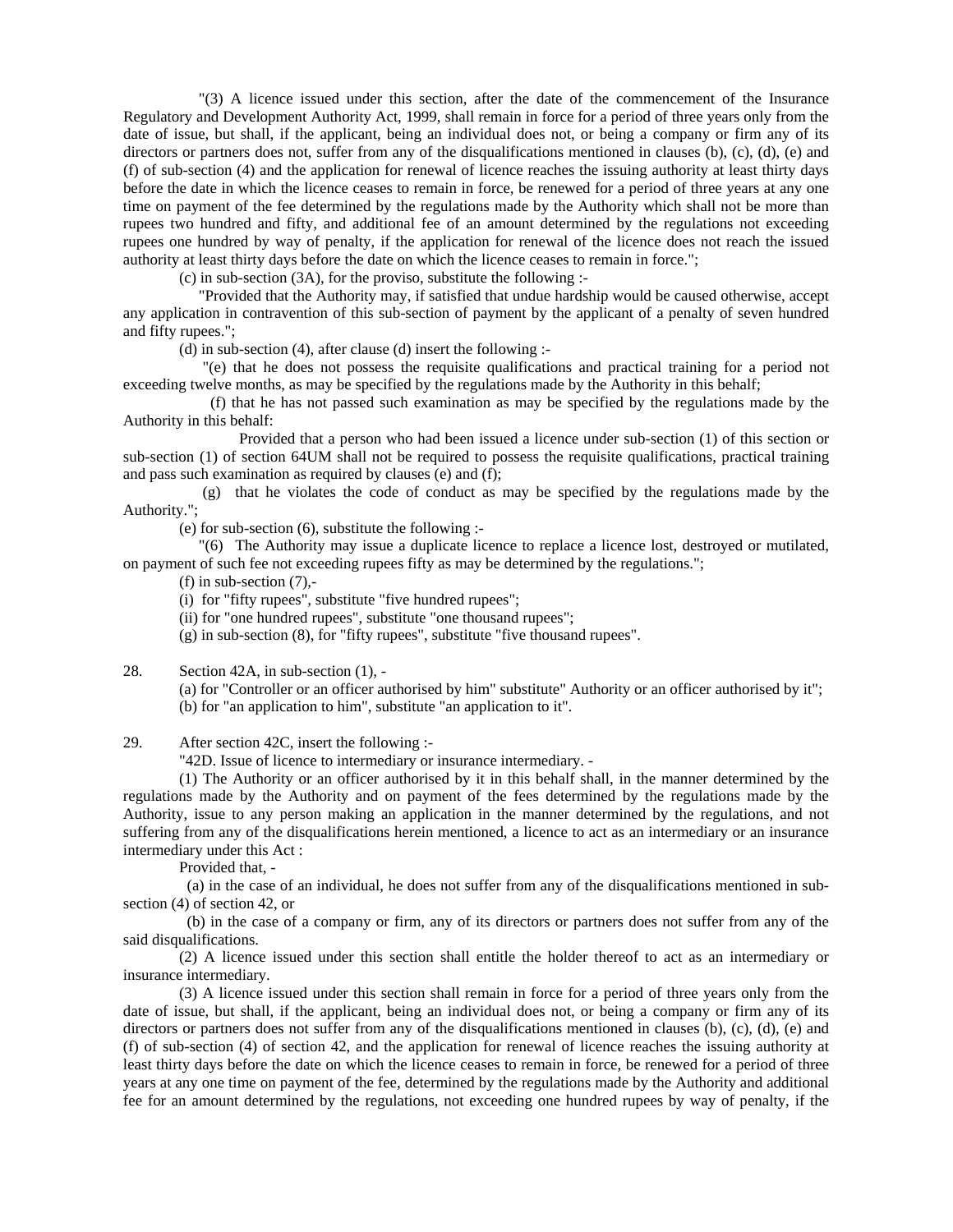application for renewal of the licence does not reach the issuing authority at least thirty days before the date on which the licence ceases to remain in force.

 (4) no application for the renewal of a licence under this section shall be entertained if the application does not reach the issuing authority before the licence ceases to remain in force:

 Provided that the Authority may, if satisfied that undue hardship would be caused otherwise, accept any application in contravention of this sub-section on payment by the applicant of a penalty of seven hundred and fifty rupees.

(5) The disqualifications above referred to shall be the following :-

(a) that the person is a minor;

(b) that he is found to be of unsound mind by a court of competent jurisdiction;

 (c) that he has been found guilty of criminal misappropriation or criminal breach of trust or cheating or forgery or an abetment of or attempt to commit any such office by a court of competent jurisdiction:

 Provided that, where at least five years have elapsed since the completion of the sentence imposed on any person in respect of any such offence, the Authority shall ordinarily declare in respect of such person that his conviction shall cease to operate as a disqualification under this clause;

 (d) that in the course of any judicial proceedings relating to any policy of insurance of the winding up of an insurance company or in the course of an investigation of the affairs of an insurer it has been found that he has been guilty of or has knowingly participated in or connived at any fraud dishonestly or misrepresentation against an insurer or an insured;

 (e) that he does not possess the requisite qualifications and practical training for a period not exceeding twelve months, as may be specified by the regulations made by the Authority in this behalf;

 (f) that he has not passed such examinations as may be specified by the regulations made by the Authority in this behalf;

(g) that he violates the code of conduct as may be specified by the regulations made by the Authority.

 (6) If it be found that an intermediary or an insurance intermediary suffers from any of the foregoing disqualifications, without prejudice to any other penalty to which he may be liable, the Authority shall, and if the intermediary or an insurance intermediary has knowingly contravened any provision of this Act may cancel the licence issued to the intermediary or insurance intermediary under this section.

 (7)The Authority may issue a duplicate licence to replace a licence lost, destroyed or mutilated, on payment of such fee, as may be determined by the regulations made by the Authority.

 (8) Any person who acts as an intermediary or an insurance intermediary without holding a licence issued under this section to act as such, shall be punishable with fine, and any insurer or any person who appoints as an intermediary or an insurance intermediary or any person not licensed to act as such or transacts any insurance business in India through any such person, shall be punishable with fine.

 (9) Where the person contravening sub-section (8) is a company or a firm, then, without prejudice to any other proceedings which may be taken against the company or firm, every director, manager, secretary or other officer of the company, and every partner of the firm who is knowingly a party to such contravention shall be punishable with fine.".

30. Section 64UA, in sub-section (1), in sub-clause(a), for "Controller or Insurance", substitute "Chairperson of the Authority".

31. Section 64UB,-

(a) for sub-section  $(1)$ , substitute the following :-

 "(1) The Authority may, by notification in the Official Gazette, make regulations to carry out the purposes of this Part.";

(b) in sub-section (2), for "rules", substitute "regulations";

 (c) in sub-section (3) for "Central Government" at both the places where it occur, substitute "Authority";

(d) in sub-section (5), for "Controller of Insurance", substitute "Chairperson of the Authority".

32. Section 64UC in sub-section (1), in proviso, for "the controller may, with the previous approval of the Central Government", substitute "the Authority may."

33. Section 64UD, after sub-section (1), insert the following :-

 "Provided that the Chairperson of the Authority shall become the Chairman of the Advisory Committee with effect from the commencement of the Insurance Regulatory and Development Authority Act, 1999 and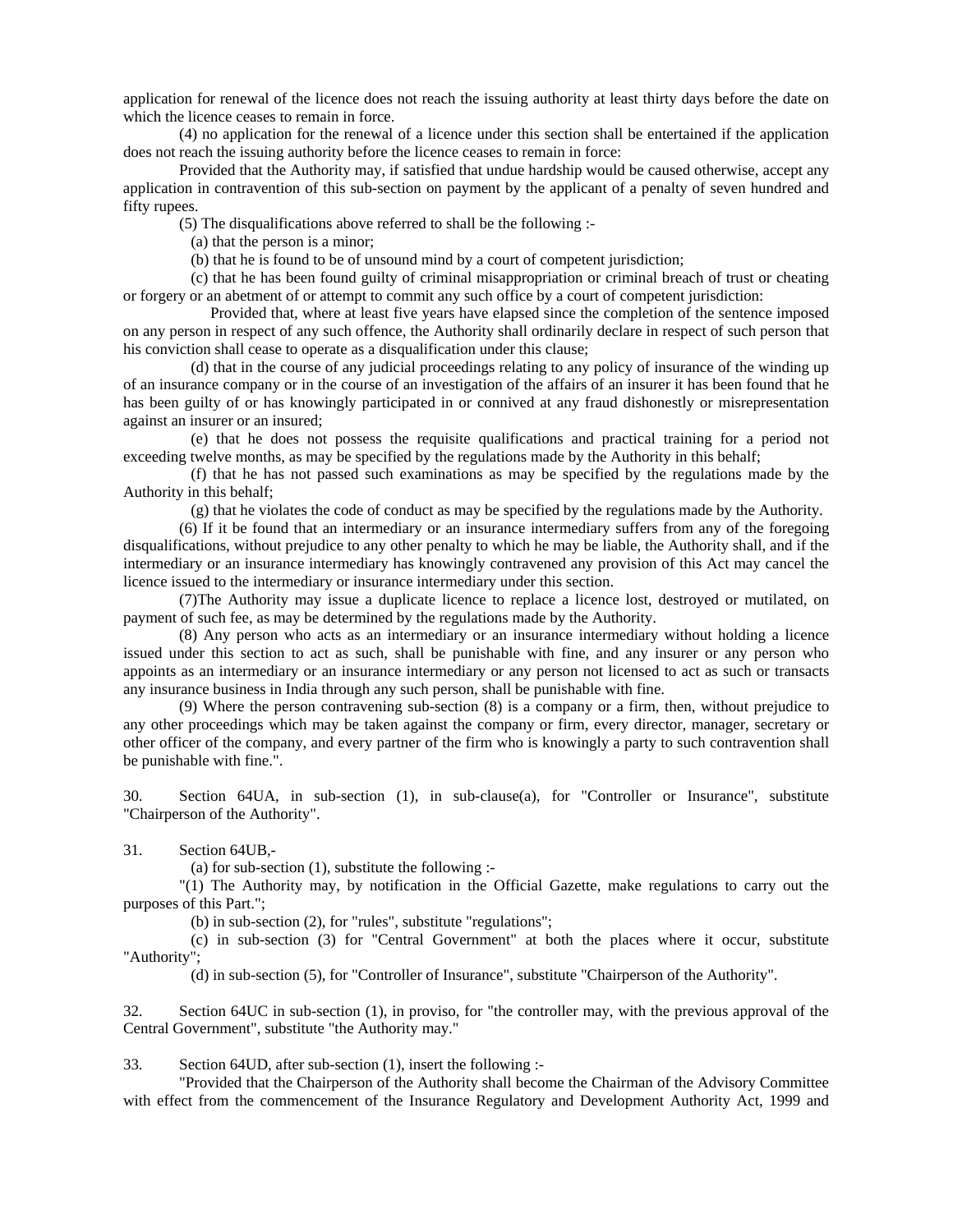function as such, and any Chairman of the Tariff Committee holding office immediately before such commencement shall cease to be the Chairman.".

34. Section 64UJ, in sub-section (5), for "Central Government", wherever it occurs, substitute "Authority".

35. Section 64UM, -

(a) in sub-section  $(1)$ , -

 (i) in paragraph (B), after "the Insurance (Amendment) Act, 1968", insert "but before the commencement of the Insurance Regulatory and Development Authority Act, 1999";

(ii) after paragraph  $(B)$ , insert the following :-

 "(BA) Every person who intends to act as a surveyor or loss assessor after the expiry of a period of one year from the commencement of the Insurance Regulatory and Development Authority Act, 1999, shall make an application to the Authority within such time, in such manner and on payment of such fee as may be determined by the regulations made by the Authority:

 Provided that any licence issued immediately before the commencement of the Insurance Regulatory and Development Authority Act, 1999 shall be deemed to have been issued in accordance with the regulations providing for such licence.";

(iii) in paragraph (C), for "as may be prescribed", substitute "as may be determined by the regulations";

(iv) in paragraph  $(D)$ , in clause  $(i)$  -

(A) for item (a), substitute the following :-

 "(a) has been in practice as a surveyor or loss assessor on the date of commencement of the Insurance Regulatory and Development Authority Act, 1999, or";

 (B) in item (f), for "prescribed ", substitute, "specified by the regulations made by the Authority";

(b) after sub-section (1), insert -

 "(1A) Every surveyor and loss assessor shall comply with the code of conduct in respect of their duties, responsibilities and other professional requirements as may be specified by the regulations made by the Authority.".

36. Section 64V, -

(a) in sub-section  $(1)$ , -

(i) in clause (i), after sub-clause (g), insert the following :-

 "(h) such other asset or assets as may be specified by the regulations made in this behalf;"; (ii) in clause (ii) -

(A) in sub-clause (b), in items (i) and (ii), for "40 per cent", substitute "50 per cent.";

(B) after sub-clause (f), insert the following :-

 "(g) such other liability which may be made in this behalf to be included for the purpose of clause (ii).";

(b) for sub-section (2), substitute the following :-

 "(2) Every insurer shall furnish to the Authority with his returns under section 15 or section 16, as the case may be, a statement certified by an auditor approved by the Authority in respect of general insurance business, or an actuary approved by the Authority in respect of life insurance business, as the case may be, of his assets and liabilities assessed in the manner required by this section as on the 31st day of March of the preceding year.

 (3) Every insurer shall value his assets and liabilities in the manner required by this section and in accordance with the regulations which may be made by the Authority in this behalf.".

37. Section 64VA, -

 (a) in sub-section (1), for "at all times", substitute "at all times before the commencement of the Insurance Regulatory and Development Authority Act, 1999";

(b) after sub-section (1), insert the following :-

 '(1A) Every insurer shall, at all times, on or after the commencement of the Insurance Regulatory and Development Authority Act, 1999, maintain an excess of the value of his assets over the amount of his liabilities of not less than the amount arrived at as follows (hereinafter referred to in this section referred to as the "required solvency margin"), namely :-

 (i) in the case of an insurer carrying on life insurance business, the required solvency margin shall be the higher of the following amounts -

(a) fifty crores of rupees (one hundred crores of rupees in case of re-insurers); or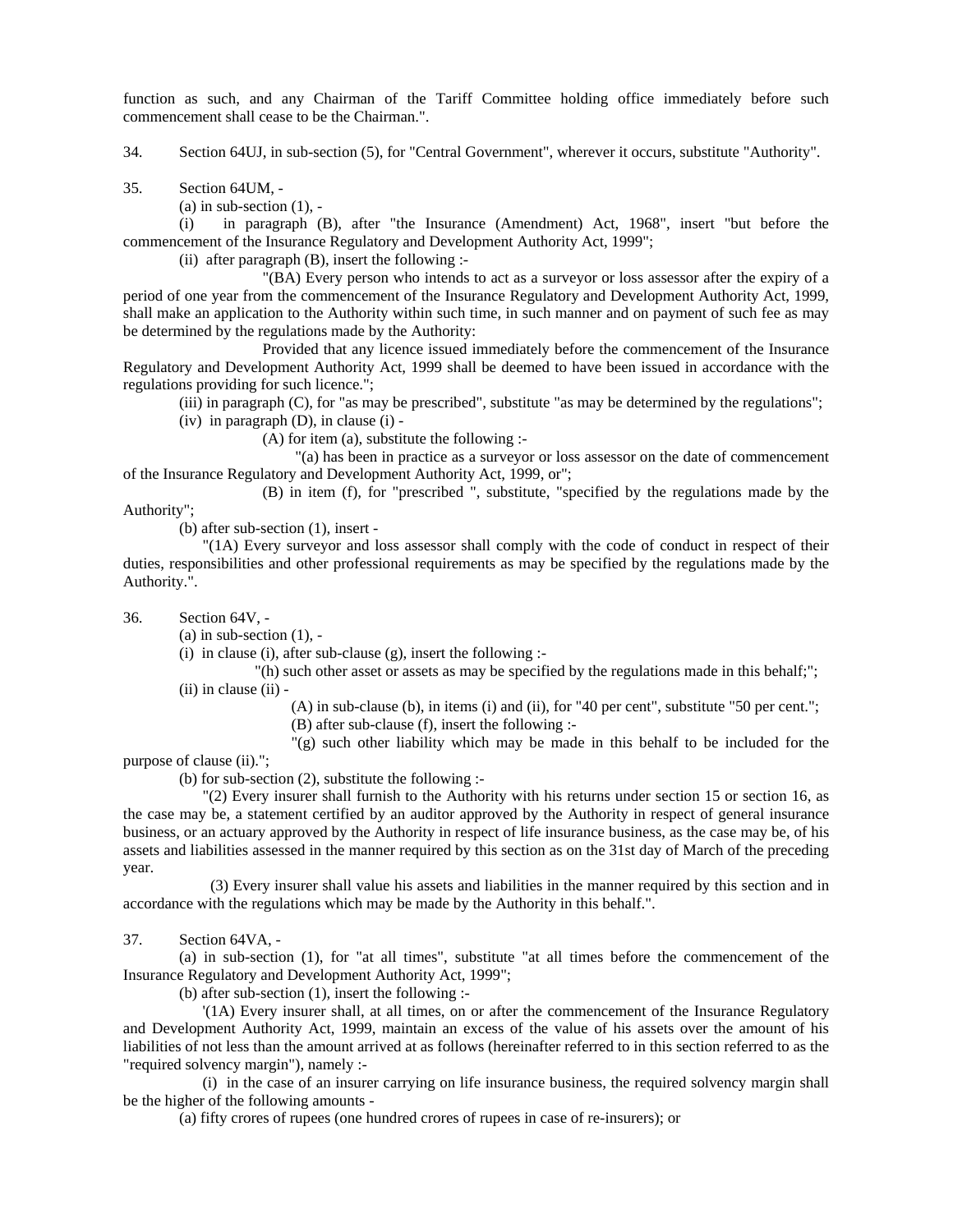(b) the aggregate sums of the results arrived at in items (I) and (II) stated

below :-

 (I) the aggregate of the results arrived at by applying the calculation described in item (A) below (Step - I) and the calculation described in item (B) below (Step II) :

(A) for Step I -

 (A.1) there shall be taken, a sum equal to a percentage determined by the regulations not exceeding five per cent of the mathematical reserves for direct business and re-insurance acceptances without any deduction for re-insurance cessions.

 (A.2) the amount of mathematical reserves at the end of the preceding financial year after the deduction of re-insurance cessions shall be expressed as a percentage of the amount of those mathematical reserves before any such deduction; and

(A.3) the sum mentioned in item (A.1) above shall be multiplied -

 (A.3.1) where the percentage arrived at under item (A.2) above is greater than eightyfive per cent (or in the case of a re-insurer carrying on exclusive re-insurance business, fifty per cent), by that greater percentage; and

 (A.3.2) in any other case, by eighty-five per cent (or in the case of re-insurer carrying on exclusive re-insurance business, by fifty per cent);

(B) for Step II -

 (B.1) there shall be taken, a sum equal to a percentage determined by the regulations made by the Authority not exceeding one per cent of the sum at risk for the policies on which the sum at risk is not a negative figure, and

 (B.2) the amount of sum at risk at the end of the preceding financial year for policies on which the sum at risk is not a negative figure after the deduction of re-insurance cession shall be expressed as a percentage of the amount of that sum at risk before any such deduction, and

(B.3) the sum arrived at under item (B.1) above shall be multiplied -

 (B.3.1) where the percentage arrived at under item (B.3.2) above is greater than fifty per cent, by that greater percentage; and

(B.3.2) in any other case, by fifty per cent,

 (II) a percentage determined by the regulations made by the Authority of the value of assets determined in accordance with the provisions of section 64V;

 (ii) in the case of an insurer carrying on general insurance business, the required solvency margin, shall be the highest of the following amounts :-

(a) fifty crores of rupees (one hundred crores of rupees in case of re-insurer); or

(b) a sum equivalent to twenty per cent of net premium income; or

(c) a sum equivalent to thirty per cent of net incurred claims,

 subject to credit for re-insurance in computing net premiums and net incurred claims being actual but a percentage, determined by the regulations not exceeding fifty per cent:

 Provided that if in respect of any insurer, the Authority is satisfied that either by reason of an unfavourable claim experience or because of sharp increase in the volume of the business, or for any other reason, compliance with the provisions of this sub-section would cause undue hardship to the insurer, the Authority may direct, for such period and subject to such conditions, such solvency margin not being less than the lower of the amount mentioned in sub-clause (i) or sub-clause (ii) above, as the case may be.

Explanation - For the purposes of this sub-section, the expressions -

 (i) "mathematical reserves" means the provision made by an insurer to cover liabilities (excluding liabilities which have fallen due and liabilities arising from the deposit back arrangement in relation to any policy whereby an amount is deposited by re-insurer with the cedant) arising under or in connection with policies or contracts for life insurance business. Mathematical reserves also include specific provision for adverse deviations of the bases, such as mortality and morbidity rates, interest rates, and expense rates, and any explicit provisions made, in the valuation of liabilities, in accordance with the regulations made by the Authority for this purpose;

 (ii) "net incurred claims" means the average of the net incurred claims during the specified period of not exceeding three preceding financial years;

(iii) "sum at risk" in relation to a life insurance policy, means a sum which is -

 (a) in any case in which an amount is payable inconsequence of death other than a case falling within sub-clause (b) below, the amount payable on death, and

 (b) in any case in which the benefit under the policy in question consist of the making, in consequence of death, of the payments of annuity, payment of sum by instalments or any other kind of periodic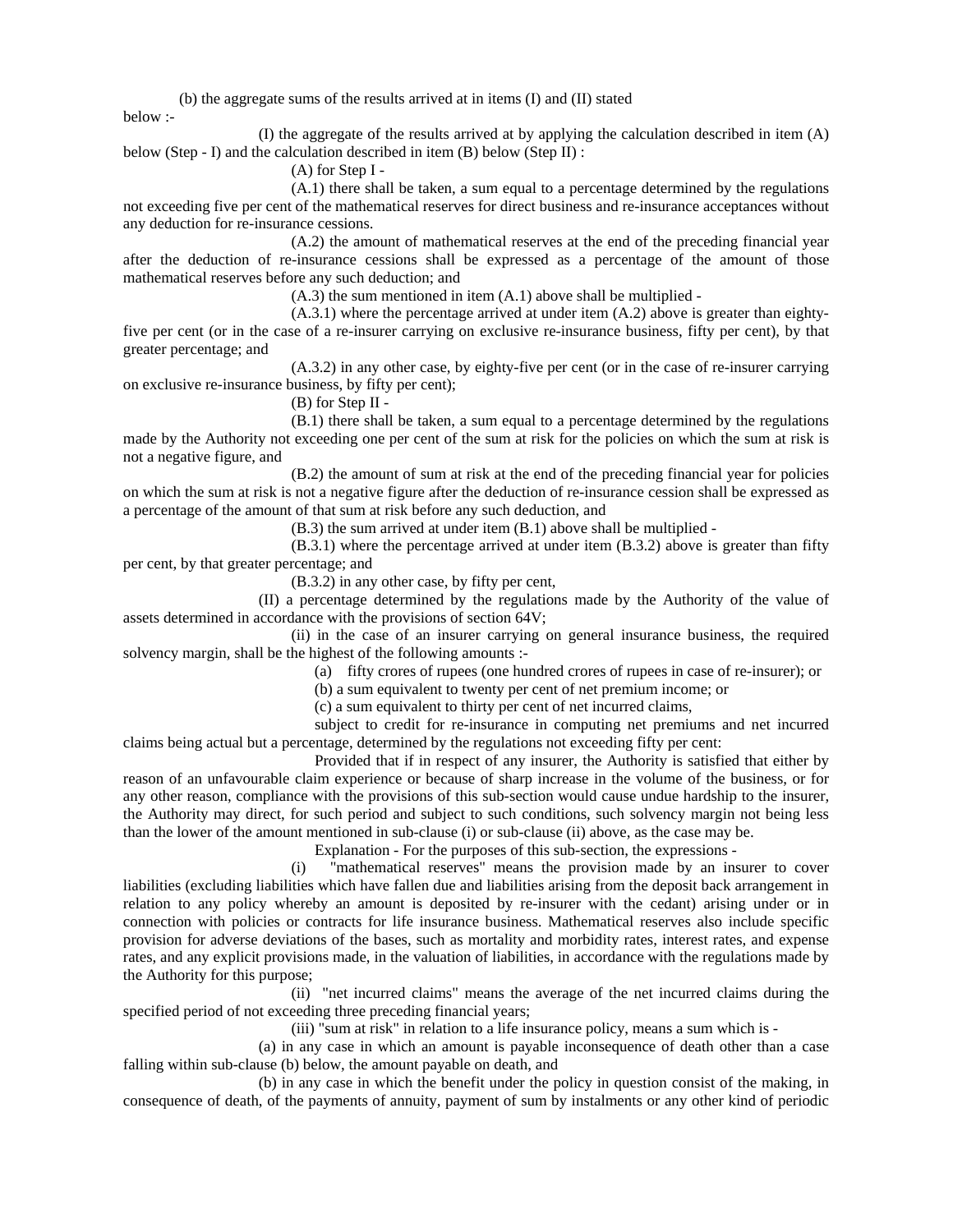payments, the present value of that benefit, less in either case the mathematical reserves in respect of the relevant policies.";

(c) after sub-section (2), insert the following :-

 "(2A) If, at any time an insurer does not maintain the required solvency margin in accordance with the provisions of this section, he shall, in accordance with the provisions of this section, he shall, in accordance with the directions issued by the Authority, submit a financial plan, indicating a plan of action to correct the deficiency to the Authority within a specified period not exceeding three months.

 (2B) An insurer who has submitted a plan under sub-section (2A) to the Authority shall propose modifications to the plan if the Authority considers it inadequate, and shall give effect to any plan accepted by the Authority as adequate.

 (2C) An insurer who does not comply with the provisions of sub-section (2A) shall be deemed to be insolvent and may be wound up by the Court.";

(d) after sub-section (6); insert the following :-

 "(7) Every insurer shall furnish to the Authority his returns under section 15 or section 16, as the case may be, in case of life insurance business a statement certified by an actuary approved by the authority, and in case of general insurance business a statement certified by an auditor approved by the Authority, of the required solvency margin maintained by the insurer in the manner required by sub-section  $(1A).$ ".

38. Section 70 in sub-section (1), for "the Controller a certificate of registration", substitute "the Authority, before the date of commencement of the Insurance Regulatory and Development Authority Act, 1999, a certificate of registration."

39. Section 95, in sub-section (1), for "In this Part -", substitute "In this part, before the date of commencement of the Insurance Regulatory and Development Act, 1999, -".

# 40. Section 101A, -

 (a) in sub-section (1), for "the Central Government" substitute "the Authority, with the previous approval of the Central Government,";

(b) in sub-section (2), for "the Central Government" substitute "the Authority."

#### 41. Section 101B,-

 (a) in sub-section (1), for "the Central Government", substitute "the Authority with the previous approval of the Central Government.";

(b) in sub-section (2), for "prescribed", substitute determined by the regulations made by the Authority".

42. For sections 102 to 105, substitute the following :-

 "102. Penalty for default in complying with, or Act in contravention of, this Act. - If any person who is required under this Act, or rules or regulations made thereunder, -

 (a) to furnish any document, statement, account, return or report to the Authority, fails to furnish the same; or

(b) to comply with the directions, fails to comply with such directions;

(c) to maintain solvency margin, fails to maintain such solvency margin;

 (d) to comply with the directions on the insurance treaties, fails to comply with such directions on the insurance treaties,

 he shall be liable to a penalty not exceeding five lakh rupees for each such failure and punishable with fine.

 103. Penalty for carrying on insurance business in contravention of section 3,7. and 98. - If a person makes a statement, or furnishes any document, statement, account, return or report which is false and which he either knows or believes to be false or does not believe to be true, -

(a) he shall be liable to a penalty not exceeding five lakh rupees for each such failure; and

 (b) he shall be punishable with imprisonment which may extend to three years or with fine for each such failure.

 104. Penalty for false statement in document. - If a person fails to comply with the provisions of section 27 or section 27A or section 27B or section 27C or section 27D, he shall be liable to a penalty not exceeding five lakh rupees for each such failure.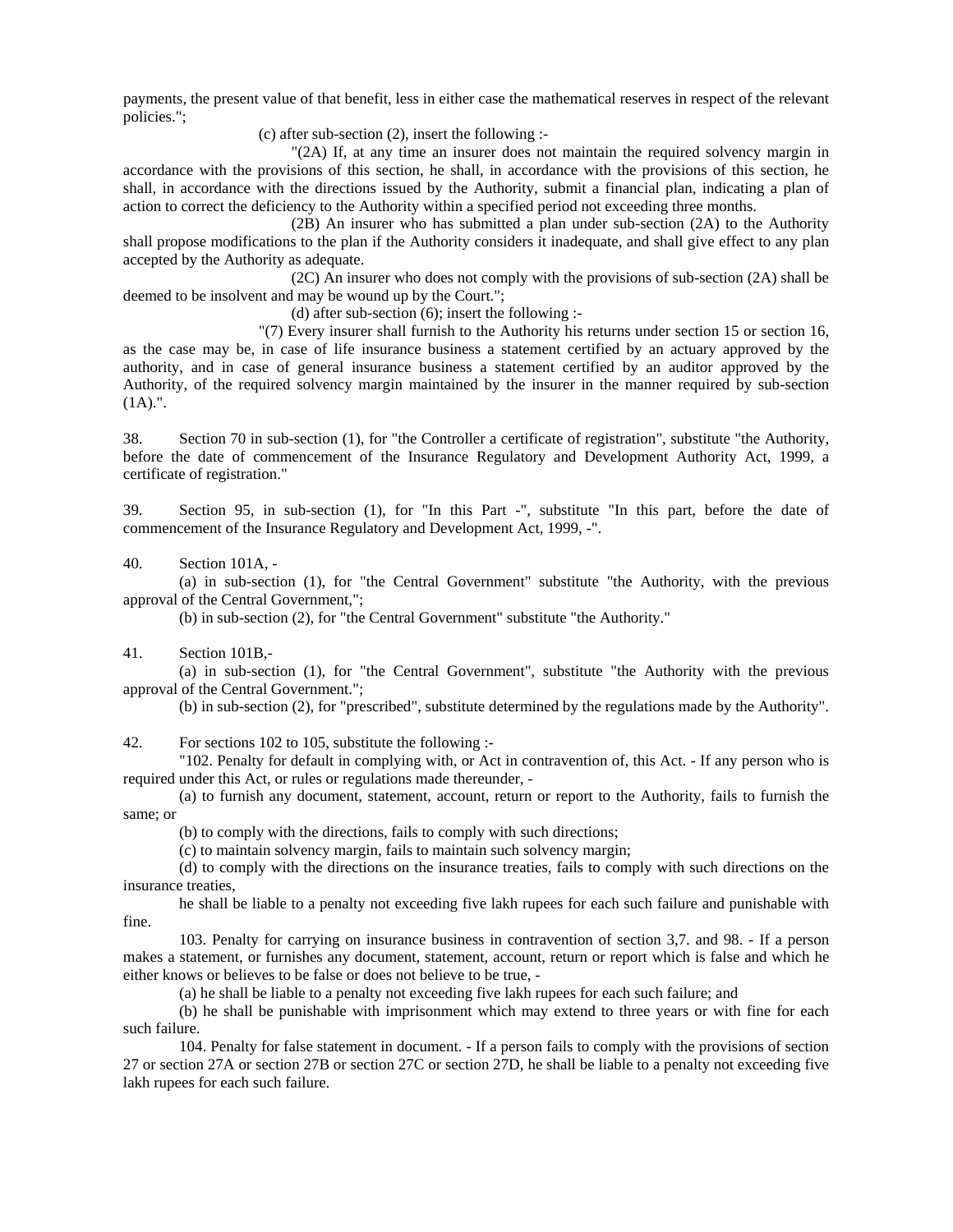105. Wrongfully obtaining or withholding property. - If any director, managing director, manager or other officer or employees of an insurer wrongfully obtains possession of any property or wrongfully applies to any purpose of the Act, he shall be liable to a penalty not exceeding two lakh rupees for each such failure.

 105A. Offences by companies. - (1) Where any offence under this Act has been committed by a company, every person who, at the time the offence was committed, was in charge of, and was responsible to, the company for the conduct of the business of the company as well as the company shall be deemed to be guilty of the offence and shall be liable to be proceeded against and punished accordingly;

 Provided that nothing contained in this sub-section shall render any such person liable to any punishment, if he proves that the offence was committed without his knowledge or that he had exercised all due diligence to prevent the commission of such offence.

 (2) Notwithstanding anything contained in sub-section (1), where any offence under this Act has been committed by a company and it is proved that the offence has been committed with the consent or connivance of, or is attributable to any neglect on the part of, any director, manager, secretary or other officer of the company, such director, manager, secretary or other officer shall be deemed to be guilty of that offence and shall be liable to be proceeded against and punished accordingly.

Explanation. - For the purposes of this section, -

(a) "company" means any body corporate, and includes -

(i) a firm; and

(ii) an association of persons or a body of individuals whether incorporated or not; and

(b) "director", in relation to -

(i) a firm, means a partner in the firm;

 (ii) an association of persons or a body of individuals, means any member controlling the affairs thereof.

 105B. Penalty for failure to comply with section 32B. - If an insurer fails to comply with the provisions of section 32B, he shall be liable to a penalty not exceeding five lakh rupees for each such failure and shall be punishable with imprisonment which may extend to three years or with fine for each such failure.

 105C. Penalty for failure to comply with section 32C. - If an insurer fails to comply with the provisions of section 32C, he shall be liable to a penalty not exceeding twenty-five lakh rupees for each such failure and in the case of subsequent and continuing failure, the registration granted to such insurer under section 3 shall be cancelled by the Authority.".

43. In sections 110A, 110B and 110C, for "Controller" wherever it occurs, substitute "Chairperson of the Authority".

44. Section 110G, for "Controller" at both the places where it occurs, substitute "Chairperson of the Authority".

45. Section 110H, in sub-section (1), for "under sections", substitute "under section 27D,".

46. Section 114, in sub-section (2),-

(a) after clause (a), insert the following :-

 "(aa) such other percentage of paid-up equity capital in excess twenty-six per cent of the paid-up equity capital and the period within which such excess paid-up equity capital shall be divested under sub-section (1) of section 6AA.";

(b) omit clauses (g) and (ll),

47. After section 114, insert the following :-

 "114A. Power of Authority to make regulations. - (1) The Authority may, by notification in the Official Gazette, make regulations consistent with this Act and the rules made thereunder, to carryout the purposes of this Act.

 (2) In particular, and without prejudice to the generality of the foregoing power, such regulation may provide for all or any of the following matters, namely :-

(a) the matters including fee relating to the registration of insurers under section 3;

(b) the manner of suspension or cancellation of registration under sub-section (5E) of section 3;

 (c) such fee, not exceeding five thousand rupees, as may be determined by the regulations for issue of a duplicate certificate of registration under sub-section (7) of section 3;

(d) the matters relating to the renewal of registration and fee therefore under section 3A;

(e) the manner and procedure for divesting excess share capital under sub-section (2) of section 6AA;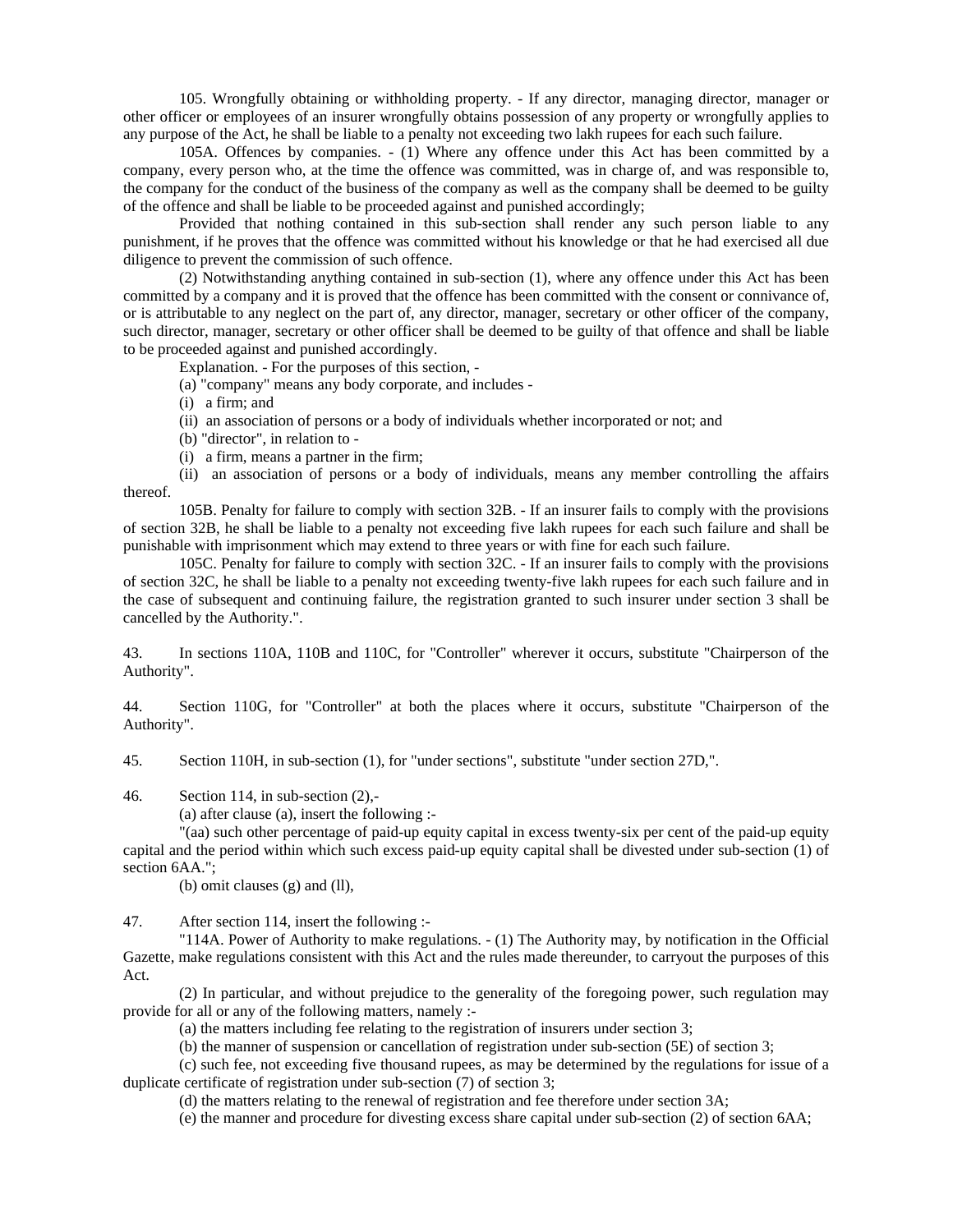(f) the preparation of balance-sheet, profit and loss account and a separate account of receipts and payments and revenue account under section (1A) of section 11;

 (g) the manner in which an abstract of the report of the actuary to be specified under the fourth proviso to sub-section (1) of section 13;

 (h) the form and manner in which the statement referred to in sub-section(4) of section 13 shall be appended;

 (i) the time, manner and other conditions of investment of assets held by an insurer under sub-sections (1), (1A) and (2) of section 27D;

 (j) the minimum information to be maintained by insurer in their books, the manner in which such information should be maintained, the checks and other verifications to be adopted by insurers in that connection and all other matters incidental thereto under sub-section (8) of section 33;

 (k) the manner for making an application, the manner and the fee for issue of a licence to act as an insurance agent under sub-section (1) of section 42;

 (l) the fee and the additional fee to be determined for renewal of licence of insurance agent under subsection (3) of section 42;

 (m) the requisite qualifications and practical training to act as an insurance agent under clause (e) of sub-section (4) of section 42;

 (n) the passing of examination to act as an insurance agent under clause (f) of sub-section (4) of section 42;

(o) the code of conduct under clause (g) of sub-section  $(4)$  of section 42;

(p) the fee not exceeding rupees fifty for issue of duplicate licence under sub-section (6) of section 42;

 (q) the manner and the fees for issue of a licence to an intermediary or an insurance intermediary under sub-section (1) of section 42D;

 (r) the fee and the additional fee to be determined for renewal of licence of intermediaries or insurance intermediaries under sub-section (3) of section 42D;

 (s) the requisite qualifications and practical training of intermediaries or insurance intermediaries under clause (e) of sub-section (5) of section 42D;

 (t) the examination to be passed to acts as an intermediary or insurance intermediary under clause (f) of sub-section (5) of section 42D;

(u) the code of conduct under clause (g) of sub-section (5) of section 42D;

(v) the fee for issue of duplicate licence under sub-section (7) of section 42D;

 (w) such matters as specified under sub-section (2) of section 64UB relating to the Tariff Advisory Committee;

 (x) the matters relating to licensing of surveyors and loss assessors, their duties, responsibilities and other professional requirements under section 64UM;

 (y) such other asset or assets as may be specified under clause (h) of sub-section (1) of section 64V for the purposes of ascertaining sufficiency of assets under section 64VA;

(z) the valuation of assets and liabilities under sub-section (3) of section 64V;

(za) the matters specified under sub-section (1A) of section 64VA relating to sufficiency of assets;

(zb) the matters relating to re-insurance under sections 101A and 101B;

 (zc) the matters relating to redressal of grievances of policy-holders to protect their interest and to regulate, promote and ensure orderly growth of insurance industry; and

 (zd) any other matter which is to be, or may be, specified by the regulation made by the Authority or in respect of which provision is to be made or may be made by the regulations.

 (3) Every regulation made under this Act shall be laid, as soon as may be after it is made, before each House of Parliament, while it is in session, for a total period of thirty days which may be comprised in one session or in two or more successive sessions, and if, before the expiry of the session immediately following the session or the successive sessions aforesaid, both Houses agree in making any modification in the regulation or both Houses agree that the regulation should not be made, the regulation shall thereafter have effect only in such modified form or be of no effect, as the case may be; so, however, that any such modification or annulment shall be without prejudice to the validity of anything previously done under that regulation.".

48. Section 116 A, for "Central Government", at both places where they occur, substitute "Central Government, before the date of commencement of the Insurance Regulatory and Development Authority Act, 1999,".